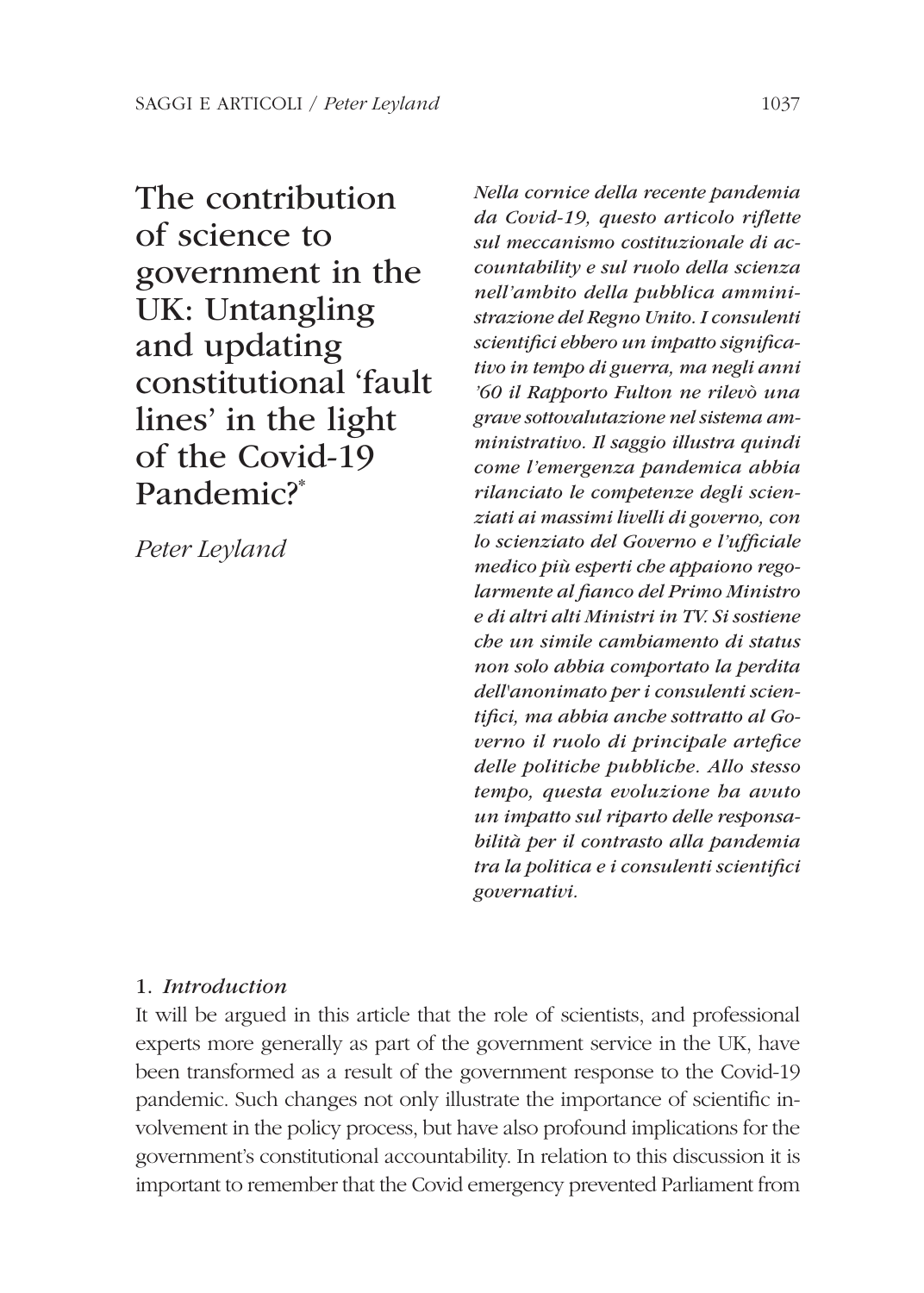meeting, except in virtual form, for months at a time in 2020<sup>1</sup>. This meant that the opposition were unable to fully exercise their constitutional right of reply, and that Parliament was in danger of being side lined<sup>2</sup>. As a practical alternative to the established protocol of announcements in Parliament the government used regular televised press conferences over a prolonged period from March 2020 to July 2021 to not only make policy announcements, but also to set out some of the most repressive laws imposed on UK citizens since the end of the second world war<sup>3</sup> . The politicians representing the government (PM and Secretary of State for Health most frequently, but including other senior ministers) were nearly always supported by senior scientific figures in the guise of the Government Chief Scientist, the Chief Medical Officer, Deputy Chief Medical Officer or other leading experts<sup>4</sup>. In assisting the government in presenting its policy the scientists responded directly to questions relating to the pandemic itself, and the rules which were set in place in response to it. In view of the extreme threat to public health posed by the pandemic the re-assurance provided by the stamp of scientific and/or medical authority is understandable but this practice carried with it further consequences relating to constitutional accountability. However, the study is not presented in the form of a continuous narrative describing the handling of the Covid-19 emergency, but rather the main objective is to probe beneath the surface to investigate the relationship between government decision-making, the role of the civil service and how scientific advice fed into the policy-making process. The first section considers the gradual integration of scientists as specialists within government as this increased profile highlights the clash with the traditional civil service ethos. The uppermost echelons of the service advising ministers has been dominated by an elite body of 'generalists' with little or no

\* I would like to thank Professor Andrew Harding for detailed comments on an earlier draft of this paper.

1 See eg https://commonslibrary.parliament.uk/coronavirus-mps-use-of-virtual-participationand-proxy-voting-by-gender.

<sup>2</sup> P. LEYLAND, *The Constitution of the United Kingdom*,  $4<sup>th</sup>$  edn, Oxford, Hart Publishing, p. 6ff.

<sup>3</sup> C. HARLOW, R RAWLINGS, *Law and Administration*, Cambridge, Cambridge University Press, 2021, p. 80ff.

4 A similar approach was followed at the level of devolved government in Scotland, Wales and Northern Ireland.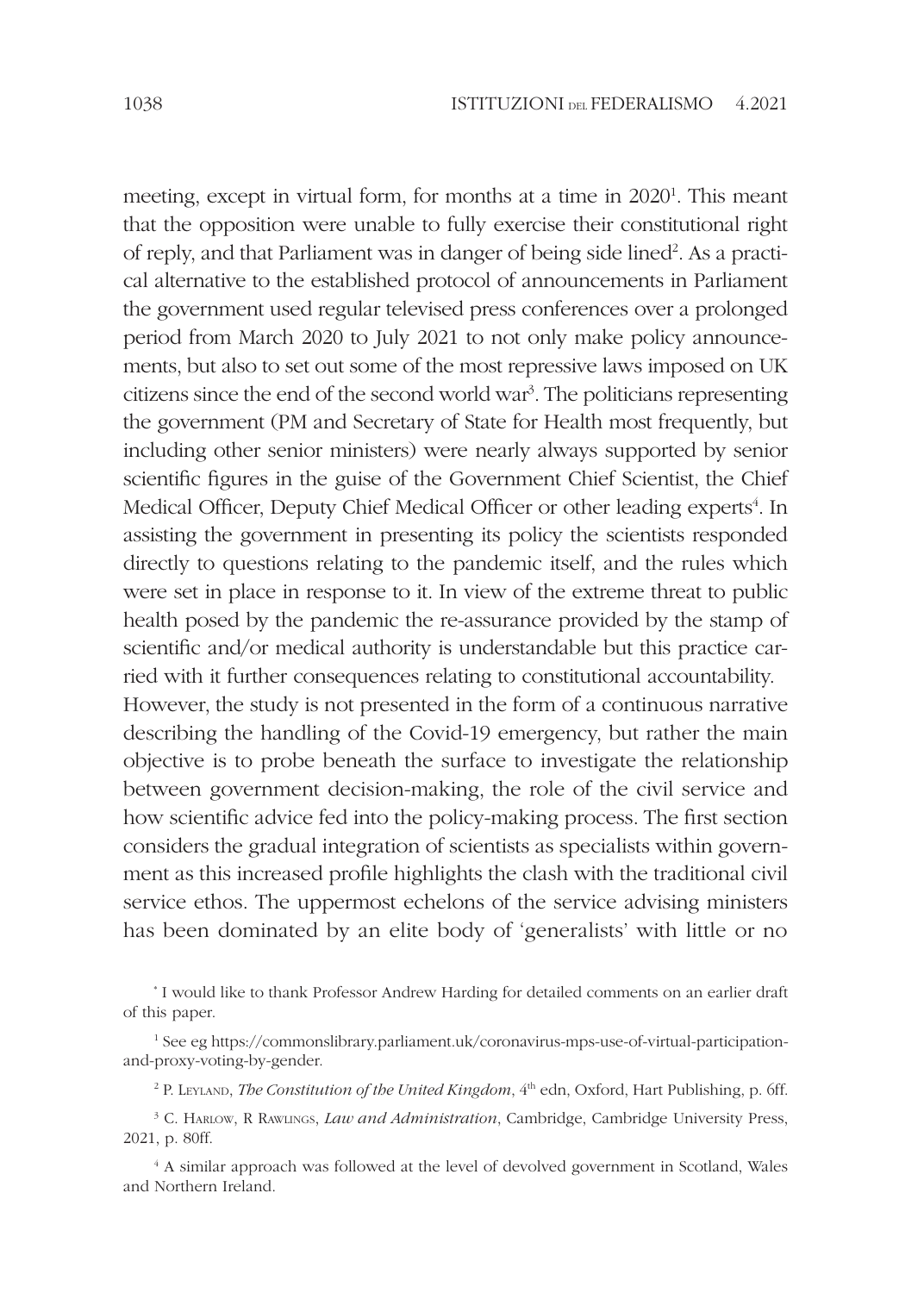grounding in science, statistics, medicine and more recently, information technology. Reviewing the lineage of the contribution of scientists as part of the civil service leads us into an evaluation of the effectiveness of the mechanisms assembled for inputting scientific advice to high level decisionmaking bodies. In particular, the role of COBRA and SAGE governmental panels (explained below) which have been tasked with responding to the pandemic. The second half of the article develops the argument that the changes in the day to day handling of the Covid crisis by the government in policy presentation impacts upon the traditional channels of constitutional accountability applying to the main actors.

# 2. Scientists and the Civil Service

Since the implementation of the Northcote Trevelyan reforms<sup>5</sup> in the mid to late nineteenth century governments of all political persuasions have been served by a permanent body of public servants<sup>6</sup>. A hierarchical civil service emerged and it has been led by a mandarin class of mainly Oxbridge educated graduates, recruited at an elite level by examination, most of whom, once appointed, were and still are destined for a career of public service. As the highest ranking officials within the department, the permanent secretary and assistant secretaries have played a key part behind the scenes in advising ministers, and in the task of policy formulation more generally. In view of the crucial significance of scientific data during the pandemic, it is worth noting that the Civil Service code requires that in performing their duties civil servants must: 'provide information and advice, including advice to ministers, on the basis of the evidence, and accurately present the options and facts; take decisions on the merits of the case; take due account of expert and professional advice'<sup>7</sup> . Although senior officials take their cue from ministers who also

<sup>5</sup> Northcote-Trevelyan Report on the Organisation of a Permanent Civil Service, 1854. See P. HENNESSEY, Whitehall, London, Pimlico, 2001, p. 36ff; D. CANNADINE, Victorious Century: The United Kingdom, 1800-1906, London, Viking Books, 2017, p. 296.

<sup>6</sup> Civil Service Code requires that CS '…serve the government, whatever its political persuasion, to the best of your ability in a way which maintains political impartiality and is in line with the requirements of the code'.

<sup>7</sup> The code sets out standards of behaviour for officials under the headings of: integrity, honesty, objectivity, impartiality, political impartiality, rights and responsibilities.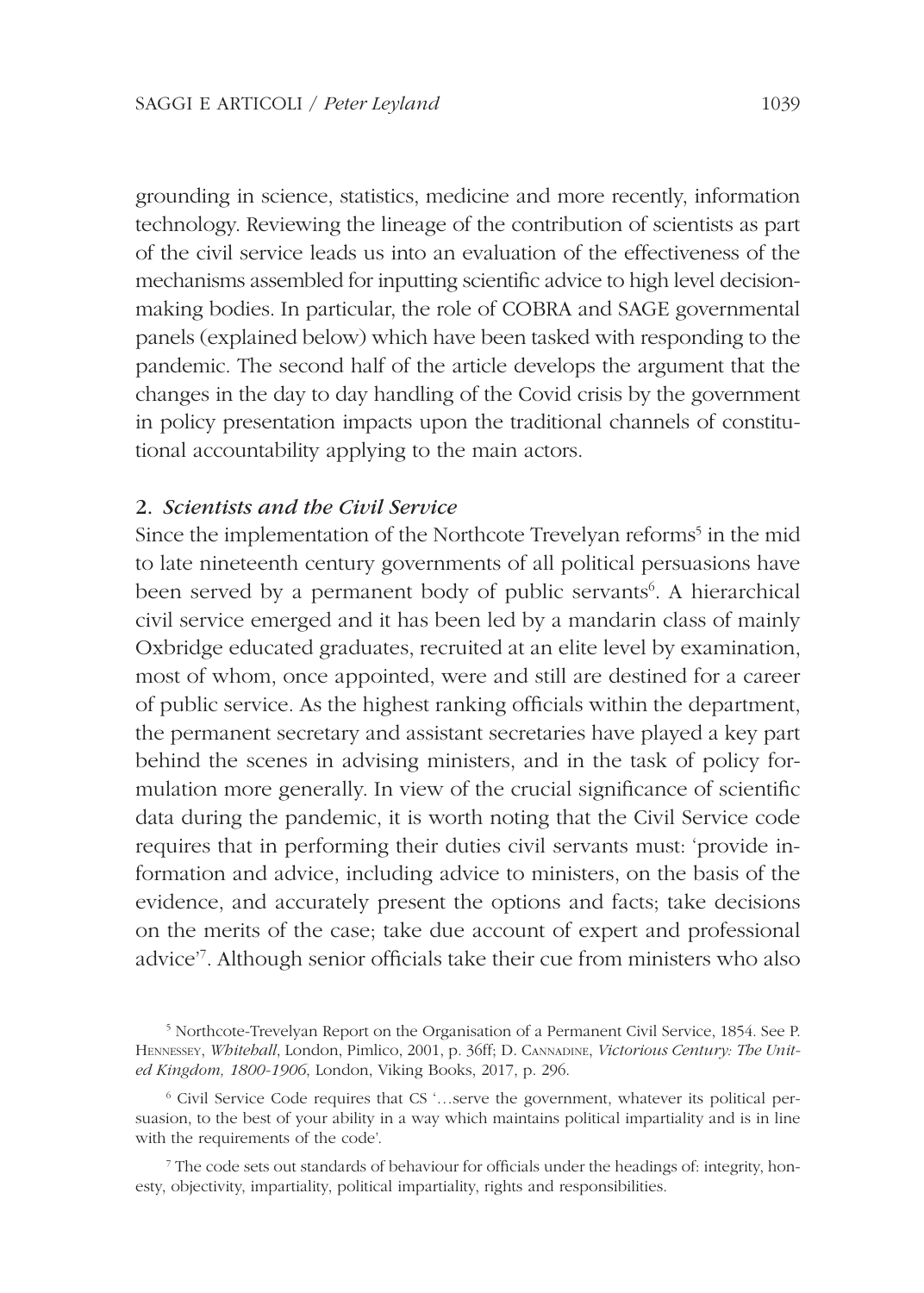draw upon the expertise of special advisers and scientists, the highest echelons of the service have come to make a substantial contribution to the development of policy. For example Professor King observes that: 'The new relationship between ministers and civil servants is thus strikingly unlike the old one. The senior civil servants of the twenty-first century are by no means dogsbodies, waiting patiently to hear their master's voice. Far from it: they are frequently, indeed typically, activists, can-do men and women, intimately involved with ministers in developing policy as well as implementing it'<sup>8</sup> . This elite class of civil servants with accumulated experience and departmental expertise advising ministers on the formulation of policy undoubtedly exercise considerable power and influence in the process of government with lines of communication extending to other departments and to interest groups in the wider community<sup>9</sup>.

It would not be correct, however, to conclude that the importance of scientific advice in government was not recognised by earlier generations. To take an example relevant to this discussion, the post of Chief Medical Officer was introduced in 1855. One of the office holders prime responsibilities has always been advising the government of the day on the spread of epidemics while also having a role establishing a liaison between government and the medical profession<sup>10</sup>. Nevertheless, the modernisation of the civil service to face contemporary challenges has been a constant concern for critics of the internal workings of government. The traditional ethos of the civil service based, as it has been, on the 'generalist' tended to ignore the complexity of dealing with the scientific and other technical issues which confront governments in grappling with many of the most sensitive decisions. While the contribution of scientists in government may have been prominent for generations, their institutional status as part of the process has depended on the

https://www.gov.uk/government/publications/civil-service-code/the-civil-service-code. The current version 6 March 2015.

<sup>8</sup> A. KING, The British Constitution, Oxford, Oxford University Press, 2007, p. 227.

<sup>&</sup>lt;sup>9</sup> C. TURPIN, *Ministerial Responsibility*, in J. JOWELL, D. OLIVER (eds.), The Changing Constitution, 3rd edn, Oxford, Oxford University Press, 1994, pp. 120, 124.

 $10$  Science advise in a crisis, Institute for Government, December 2020, p. 10.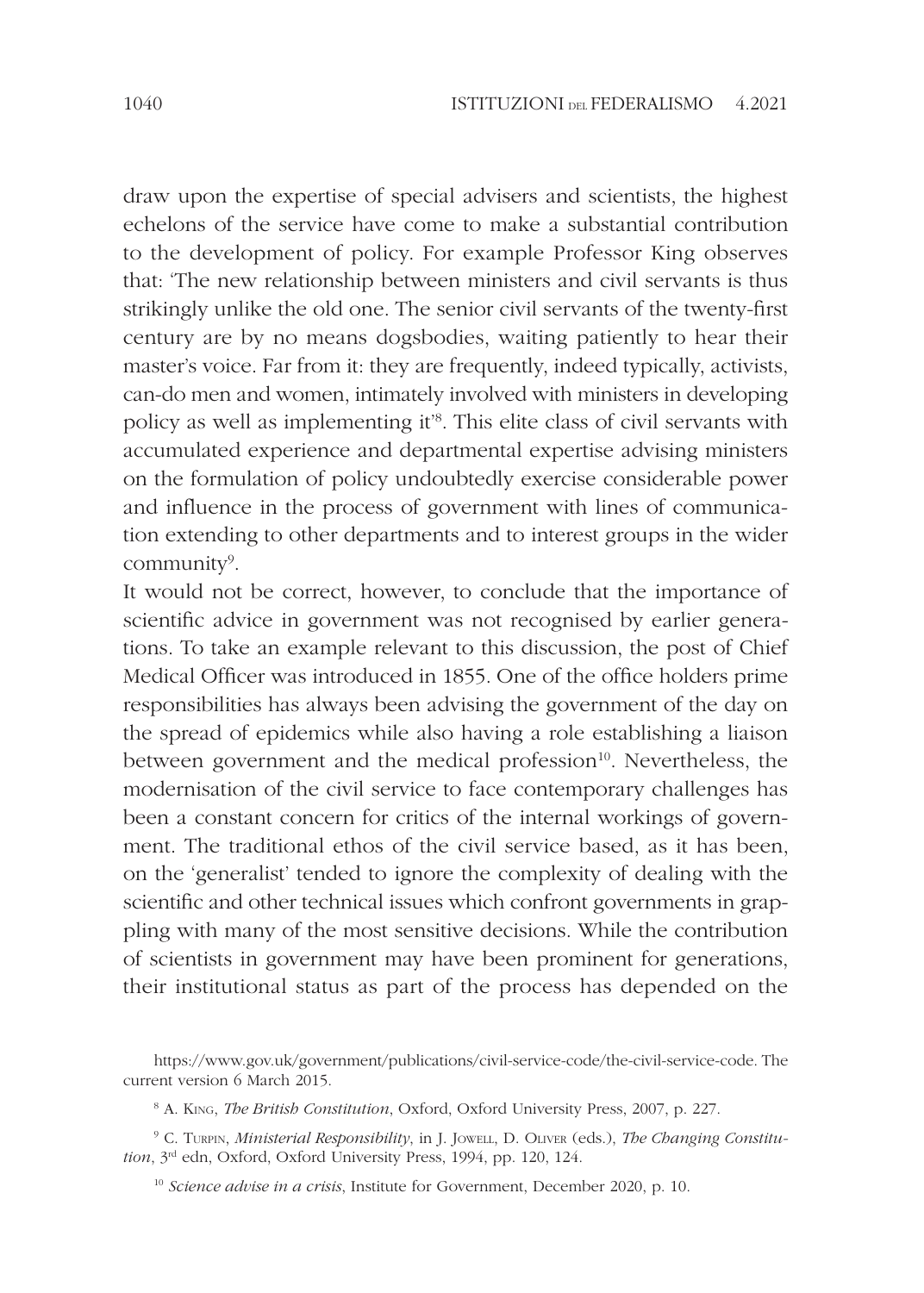politicians at the helm. PM's have appointed special advisers based in Downing Street with their own particular brief, with the second World War witnessing the introduction of a profusion of talented outsiders into the service<sup>11</sup>. Turning to one famous example, as PM, Winston Churchill, recognising the need to understand statistical information and to grasp the full implications of technical developments in conducting the war effort created a Statistical Section within 10 Downing Street reporting directly to him. He was in regular contact with its head, Frederick Lindemann, referred to as 'The Prof'. Lindemann had vast scientific knowledge and a pedagogic talent which enabled him to sum up (in two page memos) any scientific question for Churchill<sup>12</sup>. As one of the PMs close confidantes Lindemann did not merely provide explanations and supply technical information, but he frequently expressed forthright and sometimes perverse opinions on the wider geopolitical implications<sup>13</sup>. In turn, such views drew attention to rivalries and disagreements (reminding us of the current debates between scientists discussed below) with other government scientists, including for instance Sir Henry Tizard, Chairman of the Aeronautical Research Committee and RV Jones<sup>14</sup>. According to one of his biographers Churchill was 'accessible, imaginative, decisive and suggestible about technological innovation' enabling him to differentiate between the scientific options presented to him<sup>15</sup>.

The Fulton Report commissioned by PM Harold Wilson in 1968 to modernise public administration was intent on creating '… a civil service that is truly professional - expert both in the subject-matter and in the methods of public administration<sup>'16</sup>. Although, as we have just noted, the post of Chief Medical Officer (CMO) had long been established the

- <sup>13</sup> A. BLICK, G. JONES, At Power's Elbow, London, Biteback Publishing, 2013, p. 180.
- $14$  R. Jones, *The Wizard War: British Scientific Intelligence 1939-1945*, Coward, McCann & Geoghegan, New York, 1978. See in particular chapter 12 which gives a vivid insiders account of the contribution of senior government scientists during World War Two.
	- <sup>15</sup> M. HASTINGS, *Finest Years: Churchill as Warlord*, London, Harper Press, 2009, p. 84ff.
	- 16 Fulton Report, 46 para 134.

 $11$  V. BOGDANOR, The Civil Service, in V. BOGDANOR (ed.), The British Constitution in the Twentieth Century, Oxford, Oxford University Press, p. 251.

<sup>&</sup>lt;sup>12</sup> T. Downing, *Churchill's War Lab*, London, Abacus, 2010, p. 154.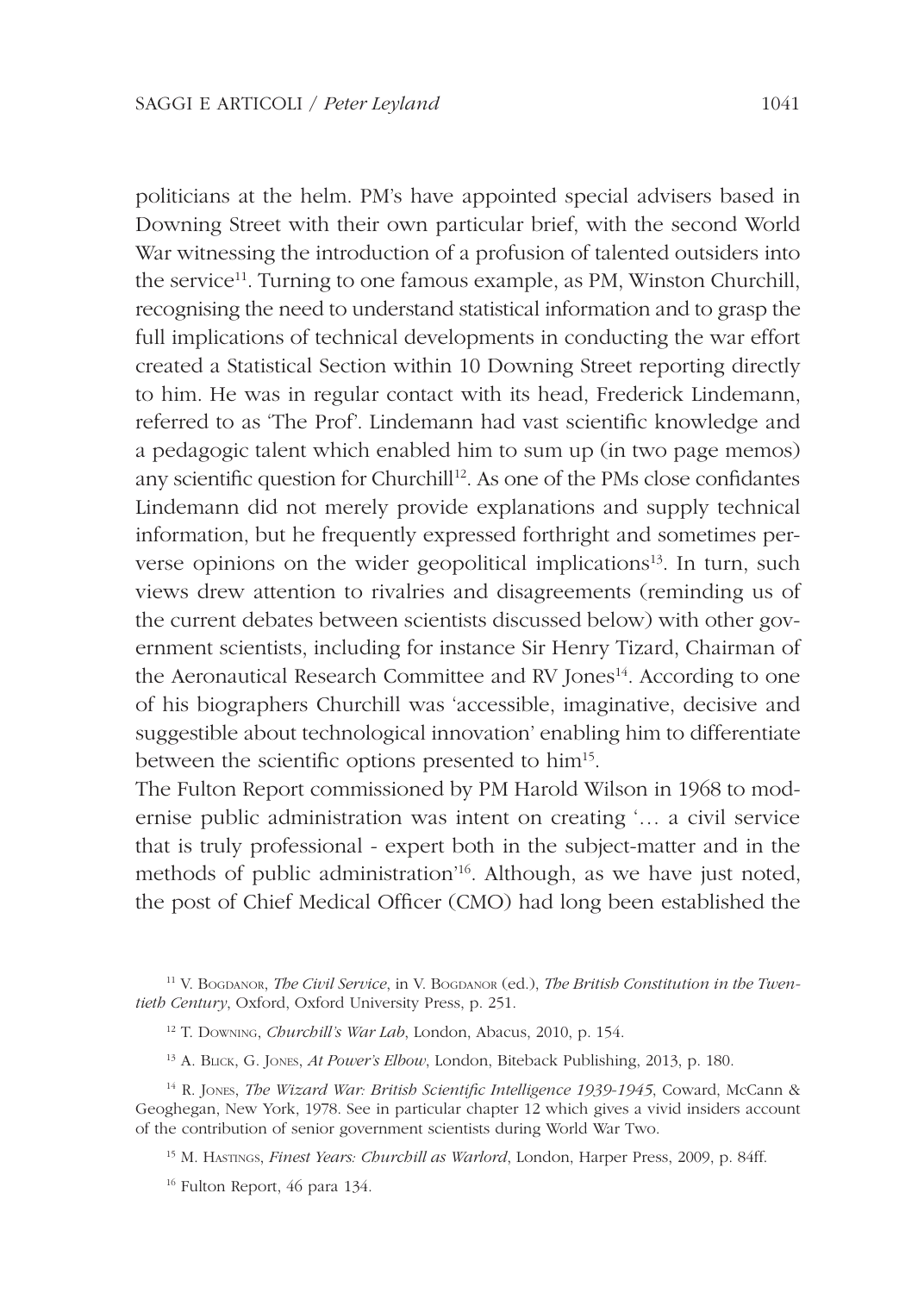report recommended that many departments needed to appoint a chief scientist or chief engineer to be in charge of these operations'<sup>17</sup>. The Fulton critique called into question the culture at the highest level, not so much whether the mandarin generalist, lacking technical knowledge should contribute in some way to the policy process, but rather it pointed to a general problem arising from the structure itself. This was a deficiency that meant that the contribution of experts tended frequently to be marginalised. This was because their status within the service was not sufficiently recognised. The report noted that scientists, engineers and members of other specialist classes were frequently given neither full responsibilities and opportunities, nor the corresponding authority they ought to have exercised and it further recommended that 'for promotions to posts at the level of Assistant Secretary, Under Secretary … the Permanent Secretary should be assisted by a small committee [which] should always include one of the specialists in the department<sup>18</sup>.

Indeed, a Fulton inspired approach to professionalization has continued to resonate in Whitehall. An internal report compiled in 2019 recommends that: 'Every department should have a clearly defined science system. A central role here is leadership in the articulation of the entire range of a department's science needs in a single document which is endorsed by the department's Executive Committee. This should form an integral part of overall business planning within departments: unlike Areas of Research Interest … it should address the whole range of science activity conducted within the department and at arm's length from it. Further, it should include mechanisms for how non-government funded R&D (Research and Development) will be used and incentivised'<sup>19</sup>. The report also concludes that 'a core part of the departmental Chief Scientific Adviser's role is to be made accountable for the existence of such a plan<sup>20</sup>. A policy involving the appointment of expert scientists at senior level has been pursued by most civil service departments and there are still

<sup>17</sup> Fulton Report, 60 para 185.

<sup>19</sup> Realising Our Ambition Through Science: A Review of Government Science Capability, Government Office for Science, November 2019, 20.

<sup>20</sup> Ibid., *Accountability within the department?* 

<sup>18</sup> Fulton Report, 41, para 120.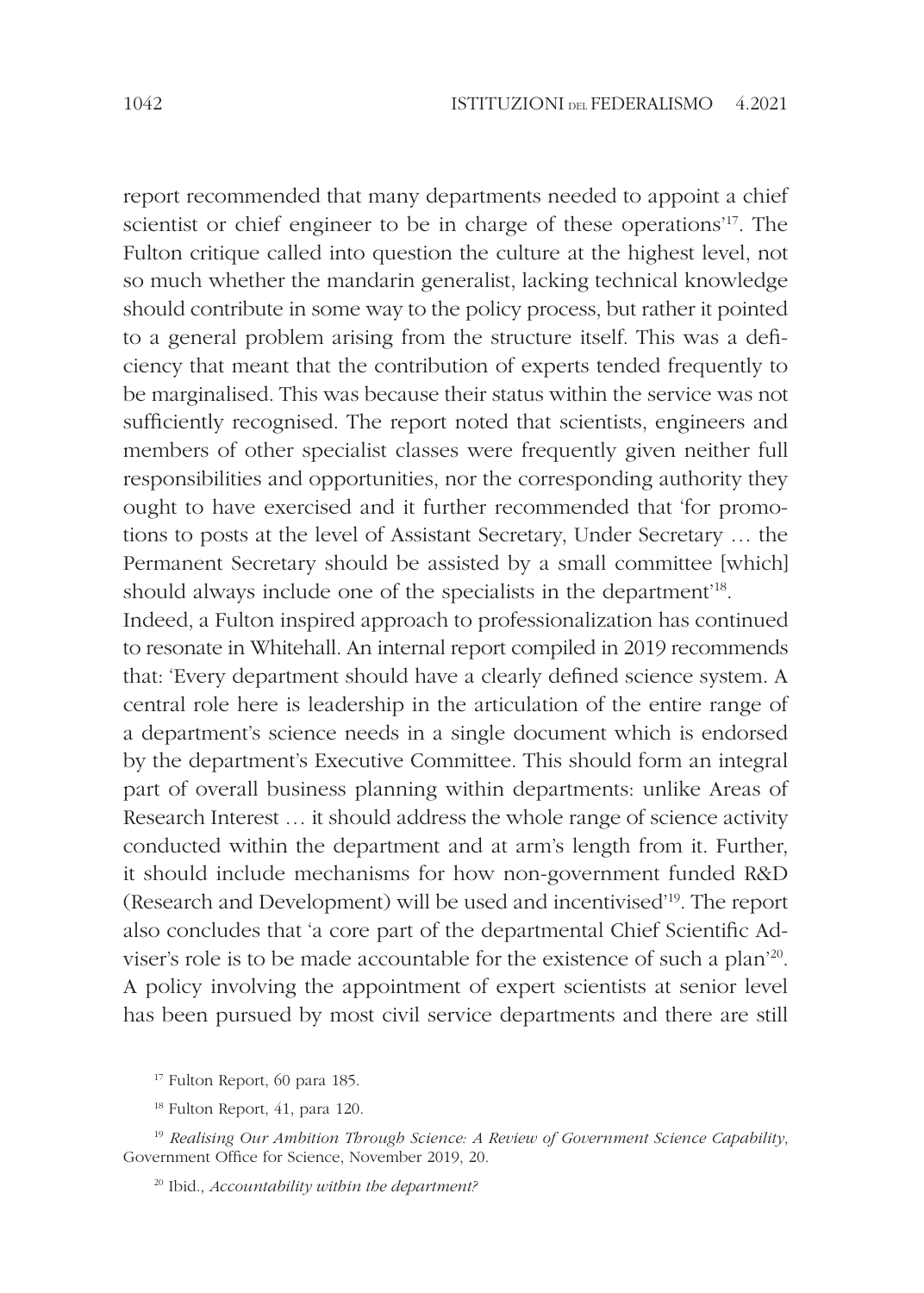issues related to recruitment and the retention of experts, including scientists and doctors. There is also a chronic lack of skills in a number of other fields such as mathematics, statistics, procurement science and engineering. Within the service there is a Modernisation and Reform team and a new Skills and Curriculum Unit<sup>21</sup>. It is further noted that the Functions Initiative launched in 2013 to address this problem has been 'frustratingly slow'22. The problem often boils down to possessing sufficient pay flexibility for the government service to compete in a market place of available talent.

In sum, the appointment of a chief scientist within a government department impacts on the input to the decision-making process. The Chief Scientific Advisers (CSAs) work alongside the other analytical disciplines and with ministers and senior teams. In the field of medicine, which concerns us here, the Chief Medical Officer has published a report of the state of the public's health in England for more than 150 years using statistical data and scientific evidence to inform this assessment<sup>23</sup>. The intention is to ensure that joined-up evidence is at the core of decisions within departments and across government. To this end, a vast quantity of health statistics are constantly generated by a range of organisations across government, academia, industry and the third sector. The surveillance of this information allows for the monitoring of progress and the prioritisation of areas for action to improve policy making and thereby also improve the nation's health.

# 3. The Covid Pandemic and the Framework of Crisis Management

Turning to the current administration of PM Johnson, the Covid-19 pandemic has provided a rigorous test for the system in place at the heart government to deal with emergencies<sup> $24$ </sup>. While the events surrounding

<sup>&</sup>lt;sup>21</sup> B. GUERIN, A. THOMAS, R. CLYNE, S. VIVRA, Finding the right skills for the civil service, Institute for Government, April 2021.

 $22$  Specialist Skills in the civil service, Report House of Commons, Public Accounts Committee, Thirty-Second Report of Session 2019-21, 11 December 2020, HC 686, p. 5ff.

<sup>&</sup>lt;sup>23</sup> Chief Medical Officer's Annual Report 2020, Health trends and variation in England.

<sup>&</sup>lt;sup>24</sup> Johnson took office in July 2019 and then won the general election called in December 2019 obtaining an overall majority of 77 seats in the House of Commons.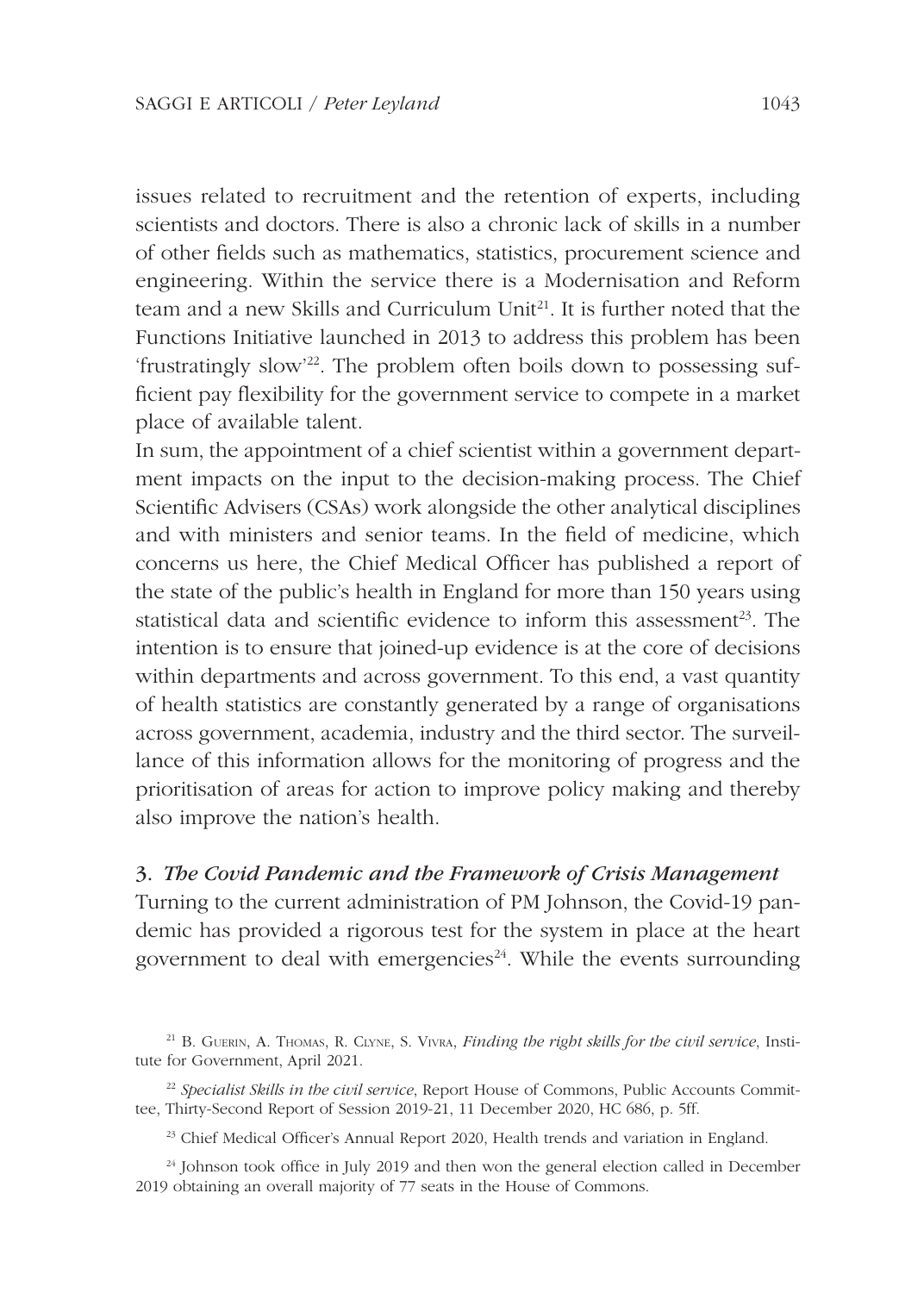the development of policy reveal that government was ill prepared for a crisis of this magnitude, the pandemic has shone a spotlight on the operation of decision-making mechanisms and the contribution of science in reaching such decisions. From the moment that signs of a pandemic manifested themselves politicians were heavily reliant on scientific evidence supplied by experts in many fields, and it is therefore useful to consider how the status of scientific advice impacted on the efficacy of the existing policy-making mechanisms. Crisis management is conducted by Civil Contingencies Committee (COBRA)<sup>25</sup> which is convened as a high-level government committee supported by the National Security Secretariat in the Cabinet Office to co-ordinate decision-making during national emergencies. As such, this committee is usually chaired by the PM or other senior minister. During the initial stages (January/February 2021) the PM and his chief political adviser did not attend COBRA in person because Covid-19 was regarded as no more than a scare story from Asia<sup>26</sup>. The alert was only fully sounded with the whirlwind spread of the disease in other European nations such as Italy in March 2020. The composition of COBRA will include relevant ministers and officials from the UK government and, if applicable, the devolved administrations in Edinburgh, Cardiff and Belfast, officials, police, military, as well other experts, in particular, during this emergency the Government Chief Scientific Advisor (CSA) and the Government Chief Medical Officer (CMO) made an important contribution.

Once COBRA was specially activated to deal with this national emergency it drew upon scientific data and advice supplied by the Scientific Advisory Group for Emergencies (SAGE). SAGE is an official governmental structure conceived in 2009 as a forum for government scientists (and other experts) to prepare a response to national emergencies. The main task before it is to coordinate peer reviewed scientific and technical advice to inform decision-making<sup>27</sup>. SAGE is dormant except in emergencies,

 $^{25}$  COBR(A) is also an acronym for Cabinet Office Briefing Room where its meetings are held.

 $26$  Coronavirus: Lessons learnt, Health and Social Care Committee and Science and Technology Committee, 26 May 2021, House of Commons HC 95, Q1000.

 $27$  Enhanced SAGE Guidance: A strategic framework for the Scientific Advisory Group for Emergencies (SAGE), Cabinet Office, October 2012.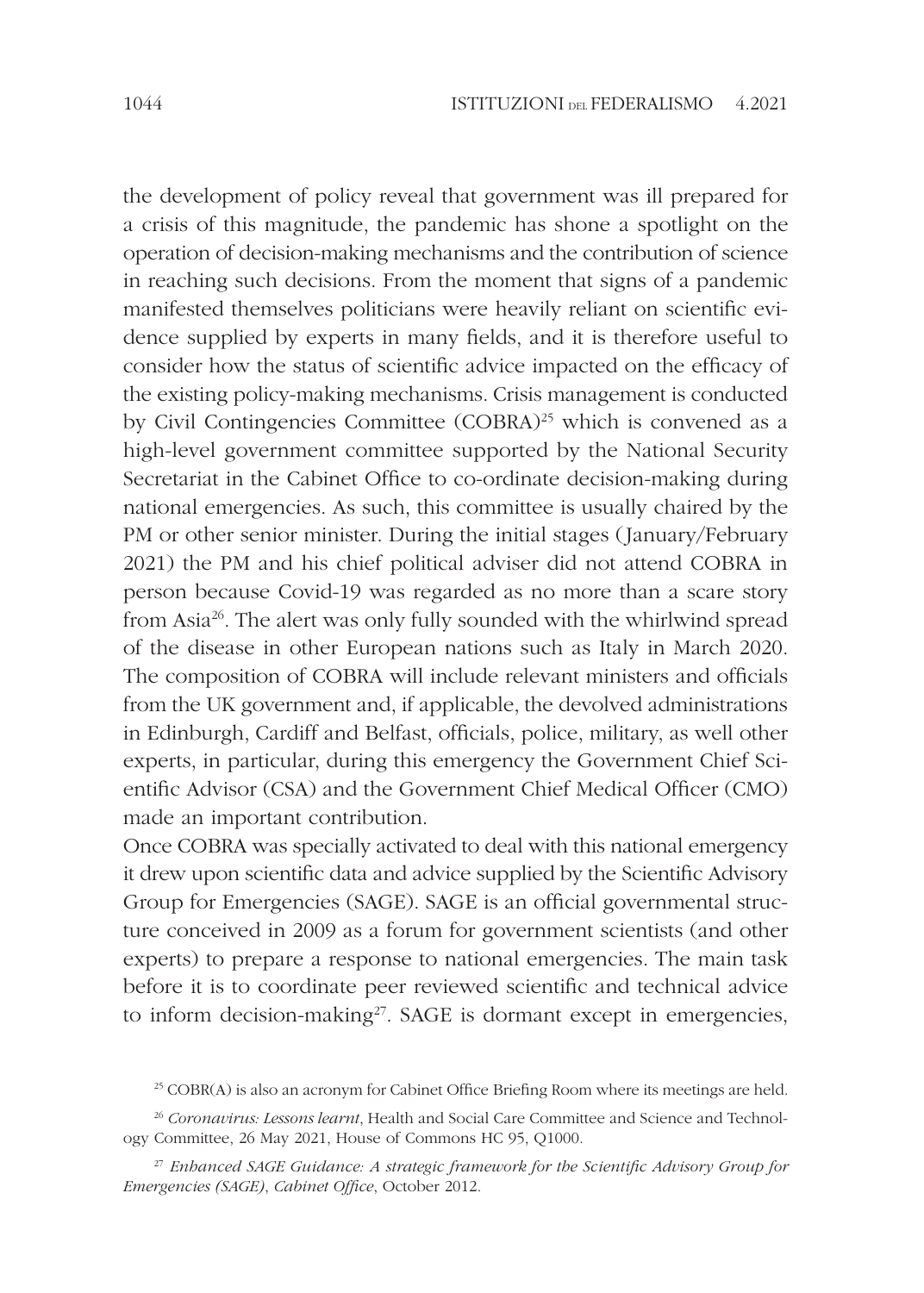and it has only been activated on nine occasions since its inception. In respect to Covid-19, it met for the first time on 22 January 2020 but it has operated on a continual basis since, dealing with a vast workload. It was not foreseen that it would operate in permanent session for such a long period of time and this prolonged timespan introduces related questions of sustainability and support<sup>28</sup>. SAGE seeks to ensure the full range of issues are considered as it is recognised that advice needs to stem from a range of disciplines, including the scientific, technical, economic and legal. This guidance focuses on the coordination of scientific and technical advice to inform strategic UK cross-government-decision making during the emergency response and recovery phases<sup>29</sup>.

Before attempting any sort of evaluation of the contribution of SAGE a number of preliminary points are worth mentioning. The first concerns the composition of SAGE itself and who has the right to attend its meetings. SAGE is usually chaired by the Government Chief Scientific Adviser who represents SAGE at COBRA meetings, but in response to the pandemic it has been co-chaired by the CMO. Although it comprises core participants, the attendees will vary according to the nature of the emergency and the subject matter under consideration at any particular meeting. In this instance, the main players have included: epidemiologists, clinicians, therapeutics and vaccine experts, public health experts, virologists, environmental scientists, data scientists, mathematical modellers and statisticians, genomic experts and behavioural and social scientists. More than 80 doctors and scientists are recorded as having attended group meetings of Sage and related sub-groups during the course of the first year<sup>30</sup>. In order to manage a diverse array of expertise the group may divide down into sub-groupings, reporting back on particular issues. In gathering expertise from such a range of scientists and experts SAGE is well equipped with expertise to perform the function assigned to it.

<sup>&</sup>lt;sup>28</sup> The UK response to covid-19: use of scientific advice. House of Commons Science and Technology Committee, First Report of Session 2019-21, 8 January 2021, HC 136, 75.

<sup>29</sup> SAGE explainer 5 May 2020.

<sup>30</sup> There are a plethora of sub-groups including: New and Emerging Respiratory Virus Threats Advisory Group, Scientific Pandemic Influenza Group on Modelling, Independent Scientific Pandemic insights Group on Behaviours, COVID-19 Genomics UK, Health Data Research UK.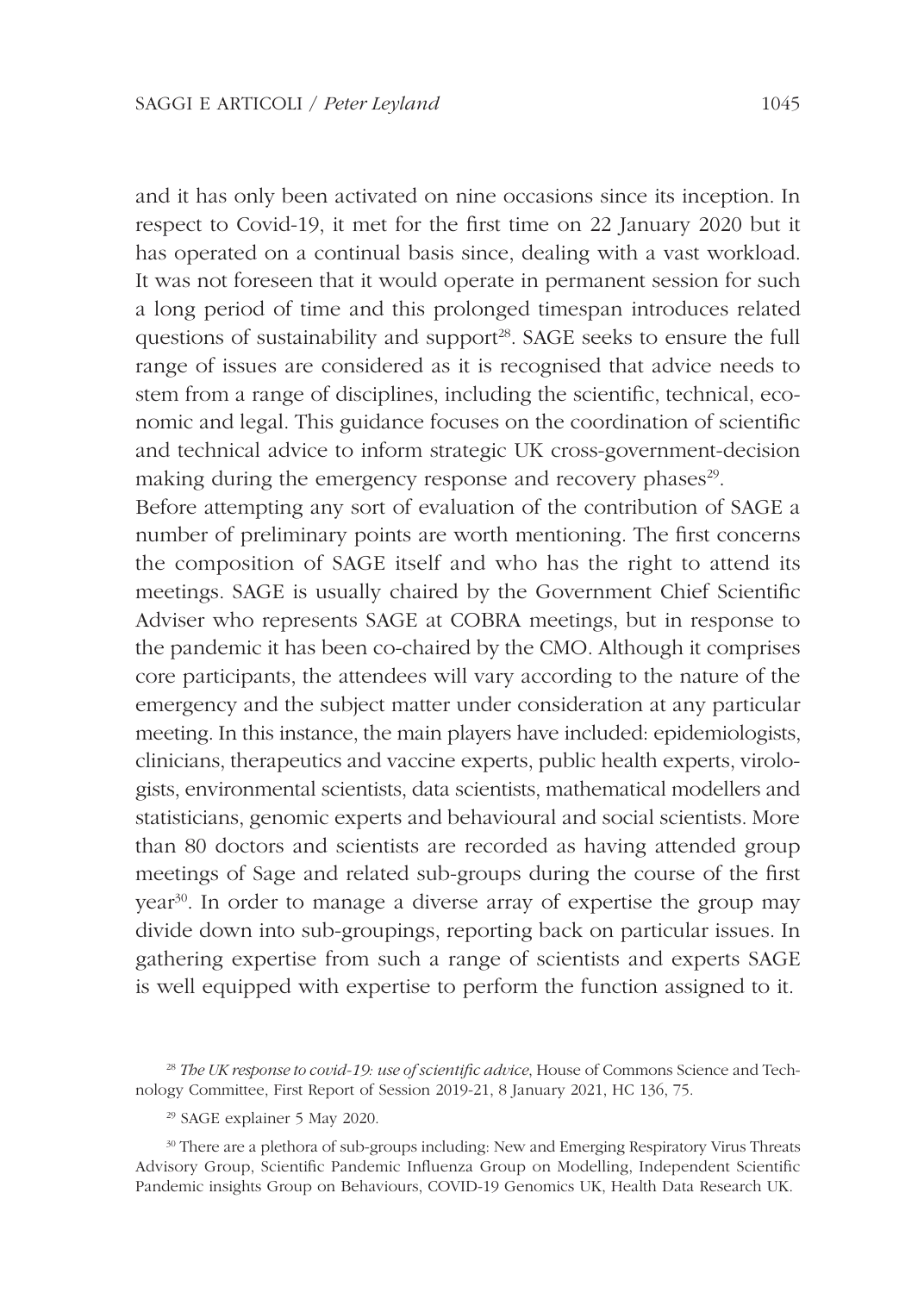Clearly, the CSA and CMO occupy a pivotal role as conduits for presenting the evidence from SAGE to COBRA and also at Cabinet level. The dichotomy between political decision-making and the scientific evidence on which decisions are based is reflected in the differences in composition between COBRA and SAGE (see above). However, as the Covid emergency unfolded it became apparent that the PM's office at Number 10 was represented at some SAGE meeting by Dominic Cummings $31$ , the PMs senior political adviser (despite being a non-scientist) and by Ben Warner, a special adviser to the PM with a scientific background and thoroughly versed in statistical modelling. Warner was delegated to report back to Number 10 on the implications of the evidence brought before SAGE<sup>32</sup> .

Second, it is important to stress that feeding back any advice to COBRA (the Cabinet and other government departments) is a daunting task $33$ . This is, in part, because of the sheer volume of information in some areas, and the lack of reliable 'peer reviewed' information and data modelling in others, but also because the evidence may have conflicting implications, not to mention the fact that the experts might disagree over the interpretation of the data under consideration.

Third, SAGE meets in secret and the identity of those attending meetings is not officially revealed, although the anonymity of SAGE membership during the pandemic has not been maintained. The confidentiality element has been justified for the usual reasons such as the need to ensure there is a safe space in which the group can provide – and ministers can consider – free and frank advice. Equally, there may be national security reasons or operational considerations for non-disclosure of the group's deliberations. However, the minutes of SAGE meetings and supporting documentation (scientific data and analysis used to inform SAGE discussions) are typically published at the conclusion of the relevant emergency. During the unexpectedly long running pandemic minutes of meetings

<sup>&</sup>lt;sup>31</sup> Who's who on secret scientific group advising UK Government, The Guardian, 24 April 2020. SAGE mainly consists of eminent scientists from inside and outside government.

<sup>&</sup>lt;sup>32</sup> Coronavirus: Lessons learnt, Health and Social Care Committee and Science and Technology Committee, 26 May 2021, House of Commons HC 95, Q 977.

<sup>&</sup>lt;sup>33</sup> Science Advice in a Crisis, Institute for Government 2020, 6.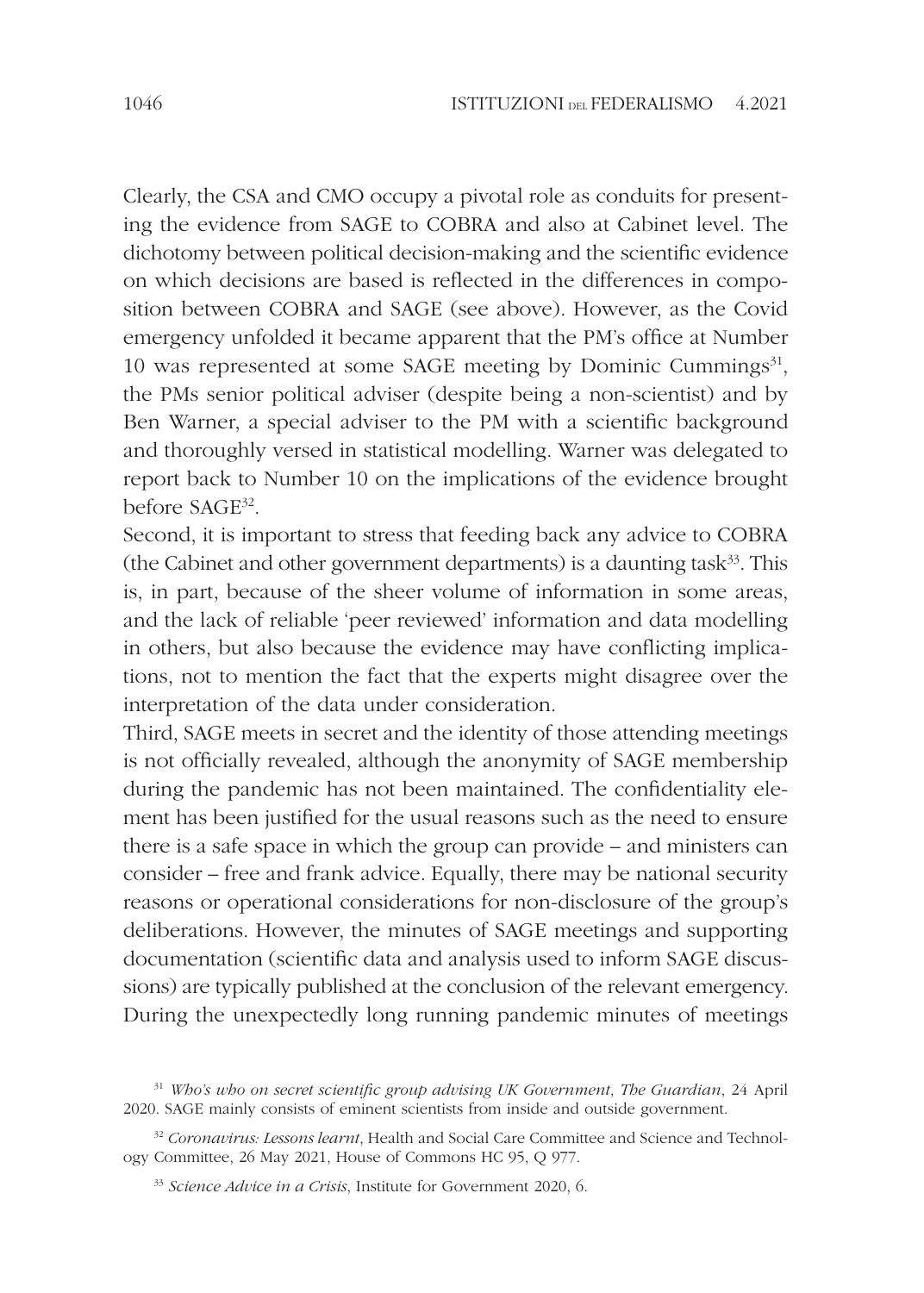have been published at regular intervals, with sensitive information redacted from the documentation<sup>34</sup>. As will be apparent later in our discussion the confidentiality element is difficult to reconcile with an emerging 'informational' function performed by SAGE and its co-chairs during the pandemic, associated with updating and explaining the latest scientific information. In view of the controversies surrounding Covid-19, its containment and its treatment, there is a danger of government scientists straying beyond debunking falsehoods into the domain of providing justification for policy choices which are ultimately made by ministers at a political level.

Finally, in relation to the accountability framework discussed below, it is important to remember that SAGE is not a body that has any direct accountability for operational aspects, whether that be testing, PPE, NHS delivery more generally, vaccination policy etc<sup>35</sup>. As stated above, in formulating policy relating to Covid-19 it is the PM and Cabinet that have had to weigh into the balance the political input from government ministers, the views of independent experts and the input from political advisers (SPADS). In line with policy-making at the Cabinet level it was envisaged that SAGE would work behind the scenes in national emergencies of various kinds in order to provide the Government with high quality independent advice.

# 4. Independent Advice and the avoidance of 'Group Think'

Lessons may well be learned from the experience of managing Covid and specifically from the evolution of government policy over the course of a few months from January to April 2020. Some critics have claimed that the initial policy response to Covid demonstrated a near break down of the advice system with the result that government was very close to being committed to a fatally flawed policy based on the acceptance of herd immunity, rather than deciding in favour of the introduction of a rigor-

<sup>34</sup> https://www.gov.uk/government/publications/scientific-advisory-group-for-emergenciessage-coronavirus-covid-19-response-membership/list-of-participants-of-sage-and-related-subgroups; https://www.gov.uk/government/organisations/scientific-advisory-group-for-emergencies.

<sup>&</sup>lt;sup>35</sup> Sir Patrick Vallance, Chief Scientific Adviser, Sunday Telegraph, 31 May 2020.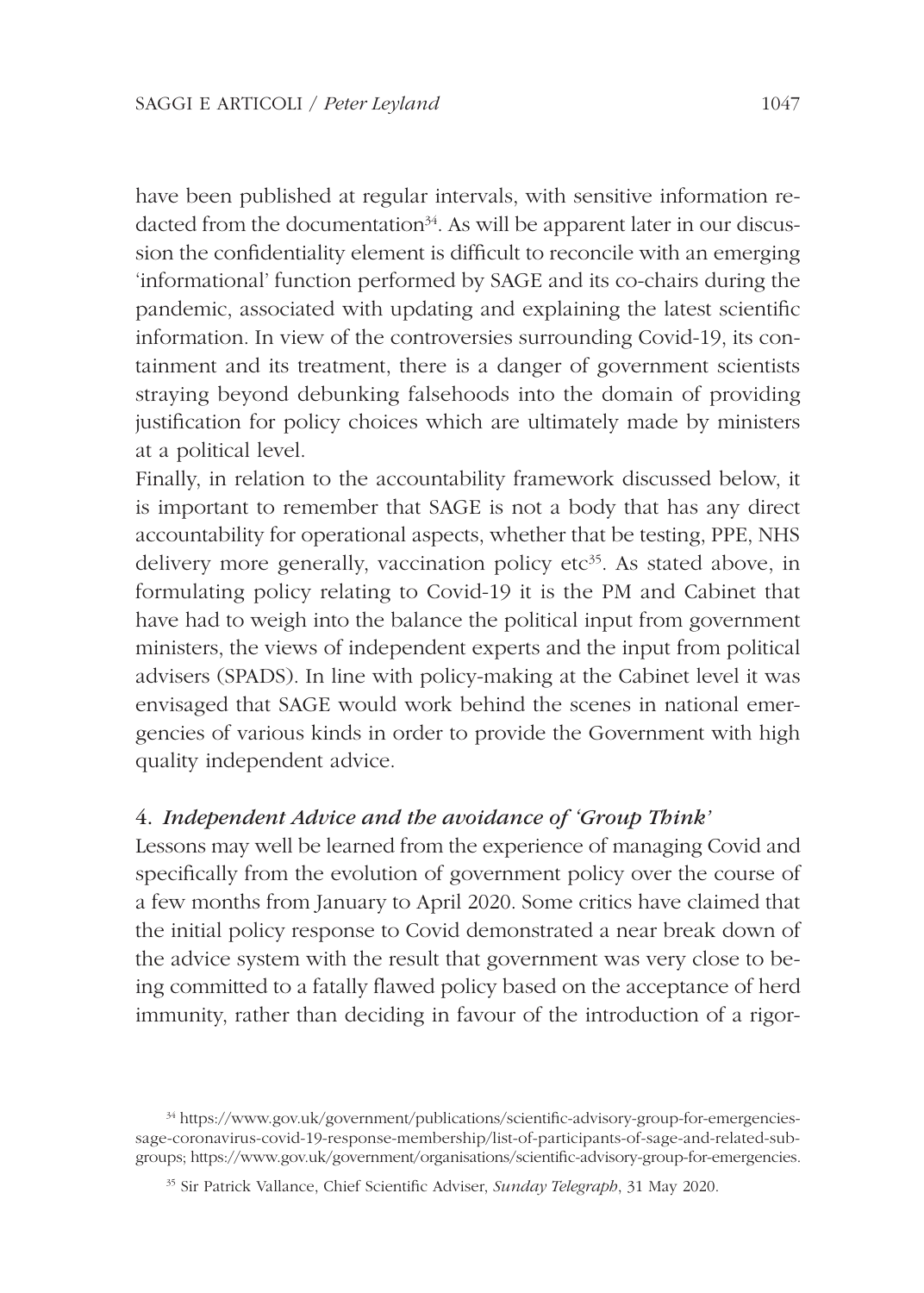ous lockdown strategy designed to prevent the spread of the disease<sup>36</sup>. In consequence, a drastic policy reversal occurred with the decision to introduce the first lockdown without a plan to implement a lockdown. Of course, the lockdown had many economic and social implications for the entire population, including the need to formulate supporting laws and regulations and to co-ordinate policy with the devolved governments across the United Kingdom<sup>37</sup>.

How had such a complete reversal of policy occurred? The government's chief scientific adviser admits that 'SAGE is not an infallible body of experts ... *nor is there cosy group think*. Rather [t]here is a range of opinions in all of discussions and there is wide reading of the latest research, but what SAGE endeavours to do is come down to a position or a range of positions, to provide options ministers could consider and explain the uncertainties and assumptions inherent in that science and evidence'<sup>38</sup> . However, faced with this health crisis of unprecedented proportions, it appears to have been particularly difficult for SAGE to avoid elements of what has come to be identified as 'Group Think'. This term refers to the drift towards a locked in mindset where the experts end up talking to each other, each with their own particular take on the situation from their technical standpoint. In consequence, Sage as an expert body may lack the capacity to not only question basic assumptions but also to formulate their advice taking account of the bigger picture and the wider implications for any options under consideration.

Dominic Cummings in his select committee evidence maintained that SAGE reflected a form of uncritical 'group think' encouraged by secrecy: 'There is absolutely no doubt at all that the process by which SAGE [operated] was secret, and overall the whole thinking around the strategy (which included at least the partial acceptance of herd immunity) was secret, [it] was an absolutely catastrophic mistake, because it meant that there was no proper scrutiny of the assumptions and the underlying

<sup>&</sup>lt;sup>36</sup> See generally *Coronavirus: Lessons learnt*, Health and Social Care Committee and Science and Technology Committee, 26 May 2021, House of Commons HC 95.

 $37$  See eg G. Evans, Devolution and Covid-19: towards a 'new normal' in the territorial constitution, PL 2021, Jan, pp. 19-27.

<sup>&</sup>lt;sup>38</sup> Sir Patrick Vallance, Chief Scientific Adviser, Sunday Telegraph, 31 May 2020.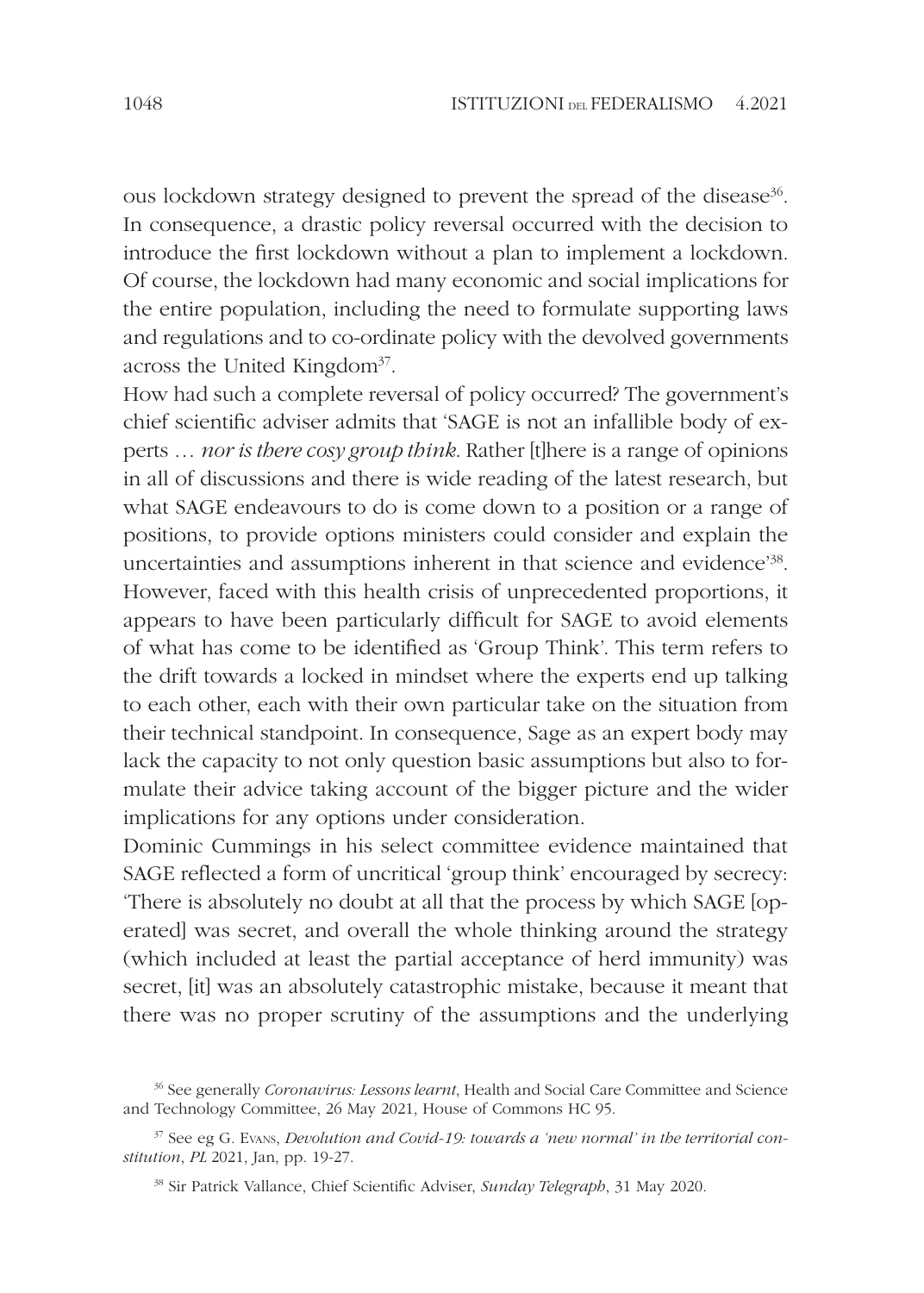logic'<sup>39</sup>. Furthermore he claimed that 'One of the critical things that was completely wrong in the whole official thinking in SAGE and the department of Health in February/March was first of all the British public would not accept a lockdown and secondly the British public would not accept what was thought of as an east Asian style track and trace-type system'<sup>40</sup> . Another independent report observes that: 'In the initial months, ministers put too much weight on SAGE – relying on it to fill the gap in government strategy and decision making that it was not its role to fill. At times the PM and ministers waited until the scientific evidence was overwhelming rather than using it alongside other inputs to make their own judgments. This was captured in the government's rhetoric, which wrongly suggested that science could simply be "followed" – and appears to have been a big factor behind the costly delay to the first lockdown'<sup>41</sup> . A central problem is that ministers as decision-makers like to maintain that their actions are justified by scientific advice, but as we have just noted, the use of such evidence is not entirely free from bias, and the scientific advice selected from the options available may have profound political implications with very different outcomes (depending on the advice followed). A leading epidemiologist, Professor Neil Ferguson<sup>42</sup>, has argued that the positions of Chief Scientific Adviser (CSA) and Chief Medical Officer (CMO) should be made independent of government, as is the practice in some other nations $43$ . Currently, the office holders are, at least partly, constrained in what they are permitted to say and do in public by their positions within government $44$ . The duty to serve the government and promote the policy adopted (recently involving personal appearances before the TV cameras at news conferences) po-

 $40$  Ibid.

 $42$  Ferguson was a member of the Department of Health's advisory group on emerging respiratory virus threats (NERVTAG) but resigned from SAGE in May 2020 after breaching social distancing guidelines.

 $43$  Government Advisers: Independence urged for Vallance-Whitty roles, Financial Times, 7 August 2021.

44 https://www.gov.uk/government/publications/civil-service-code/the-civil-service-code.

<sup>&</sup>lt;sup>39</sup> Coronavirus: Lessons learnt, Health and Social Care Committee and Science and Technology Committee, 26 May 2021, House of Commons HC 95, Q1000.

 $41$  Science advice in a crisis, Institute for Government, December 2020, p. 12ff.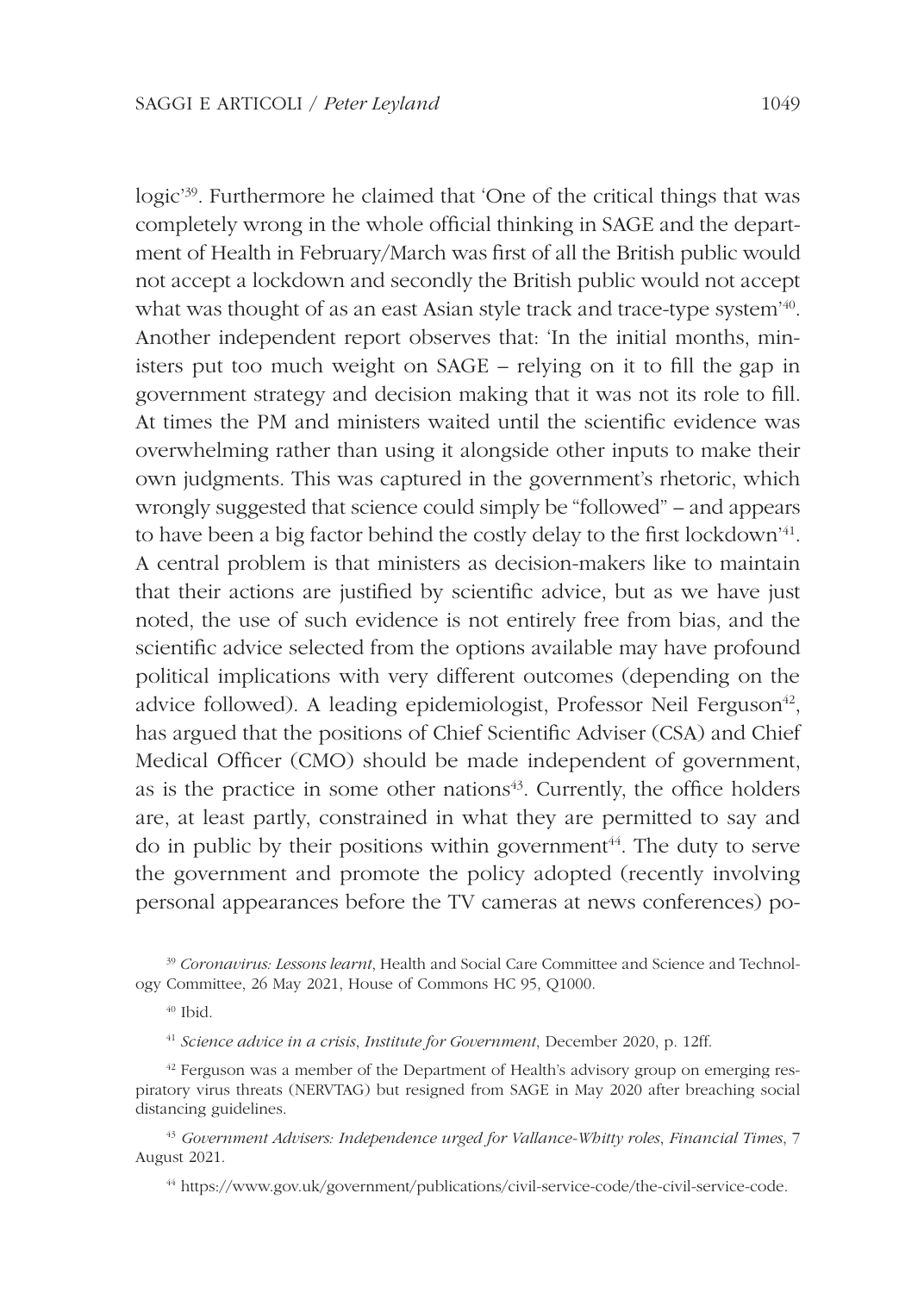tentially interferes with the complex task of interrogating and processing scientific advice from a relatively neutral standpoint. Moreover, any open criticism of government policy by a government scientist might result in dismissal from post or forced resignation. It is further argued that more direct access is important to allow a wider range of scientists direct communications with politicians and ministers rather than having their views filtered through SAGE and/or the intervention of the CSA or CMO. In fact, Sir David King, a former government Chief Scientific Adviser has set up an (distinct) Independent Sage of experts unaffiliated with Whitehall to take on this role.

On the other hand, the evidence relating to the handling of the Covid pandemic indicates that senior scientific advisers and SAGE perform a pivotal role within government decision-making at the highest level. As mentioned earlier, on occasion the density of information which is presented to SAGE might raise the issue of the quality of the advice it is able to supply to government. However, as insiders with direct access to the decision-makers at the highest level of government, the most senior government scientists perform an invaluable function as advocates for the incorporation of the best possible scientific advice. In turn, they perform a role in seeking to ensure that defensible policies are put in place by politicians and civil servants, and that catastrophes will thereby be averted. Nevertheless, the task of reaching decisions prompted by Covid-19, for example to impose lockdowns, were inevitably challenging as such decisions involved calibrating complex data and weighing unsavoury options, with the medical implications for the NHS given a high priority. At the same time, many conflicting considerations have to be taken into account across government, including allowance for the commercial impact and the impact on the wider community. Faced with the Covid-19 pandemic it will be obvious that none of the available options offered anything like an ideal outcome.

#### 5. Ministerial Responsibility and Constitutional Accountability

This section examines the implications for constitutional accountability of exposing the civil service and in particular, government experts to the public gaze during the Covid-19. The civil service assists in the formulation of policy, and it is primarily responsible for the implementation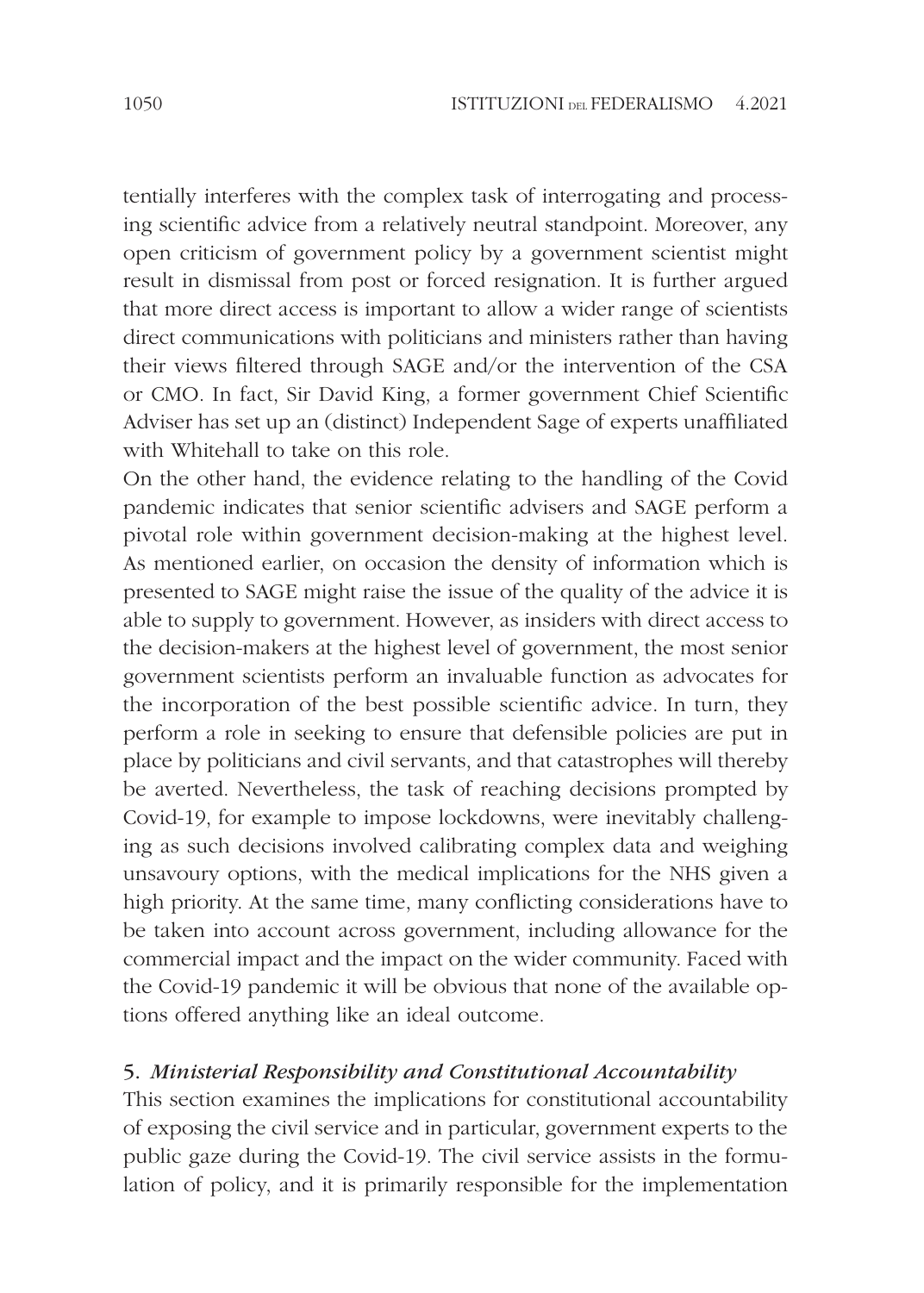policy<sup>45</sup>, but according to constitutional orthodoxy (however discredited and mythical) ministers are identified as the authors of government policy<sup>46</sup>. In theory at least, they not only take the credit and the blame for it, but also explain or account for the actions of their department. In order to perform this function all ministers must be a Members of Parliament. The policy or action taken will be defended by the minister in formal debates in Parliament, at Question Time and before Departmental Select Committees. The orthodox view of ministerial responsibility reflected in the Ministerial Code unequivocally recognises that 'The Minister in charge of a department is solely accountable to Parliament for the exercise of the powers on which the administration of that department depends<sup>147</sup>. This adds up to ministers being held responsible before Parliament for the actions of their departments in a formal and procedural sense but it also unsatisfactory and rather simplistic in identifying a 'chain of accountability' in which officials answer to ministers, who answer to Parliament, which, in turn, answers to the electorate<sup>48</sup>. While accountability in the sense used here refers to the procedural requirements of answerability before Parliament<sup>49</sup> no clear guidance is offered on the vexed question, much debated by constitutional commentators, of ultimate responsibility for policy failure when one or more ministerial resignations might be expected or when a general election might be triggered<sup>50</sup>.

A more detailed assessment of the numerous accountability issues thrown up by the government response to the pandemic is well beyond the

<sup>45</sup> This might be directly, through executive agencies or by contractual arrangements with the private or independent sector. See e.g. A. Daviss, Beyond New Public Management: Problems of Accountability in the Modern Administrative State, in N. BAMFORTH, P. LEYLAND (eds.), Accountability in the Contemporary Constitution, Oxford, Oxford University Press, 2013.

 $46$  D. WOODHOUSE, *Ministerial responsibility*, in V. BOGDANOR (ed.), *The British Constitution in* the Twentieth Century, Oxford, Oxford University Press, 283.

<sup>47</sup> Ministerial Code 2019, para 4.6.

 $48$  C. TURPIN, *Ministerial Responsibility*, in J. JOWELL, D. OLIVER (eds.), *The Changing Constitu*tion, 3<sup>rd</sup> edn, Oxford, Oxford University Press, 1994, 127.

 $49$  See Giving Evidence to Select Committees: Guidance for Civil Servants, Cabinet Office, October 2014 (Osmotherly Rules). Evidence is given to Select Committees on behalf of ministers and under their directions.

<sup>50</sup> For detailed up-to-date discussion of political responsibility for departmental actions see ALISON L. YOUNG, 2021, p. 684ff.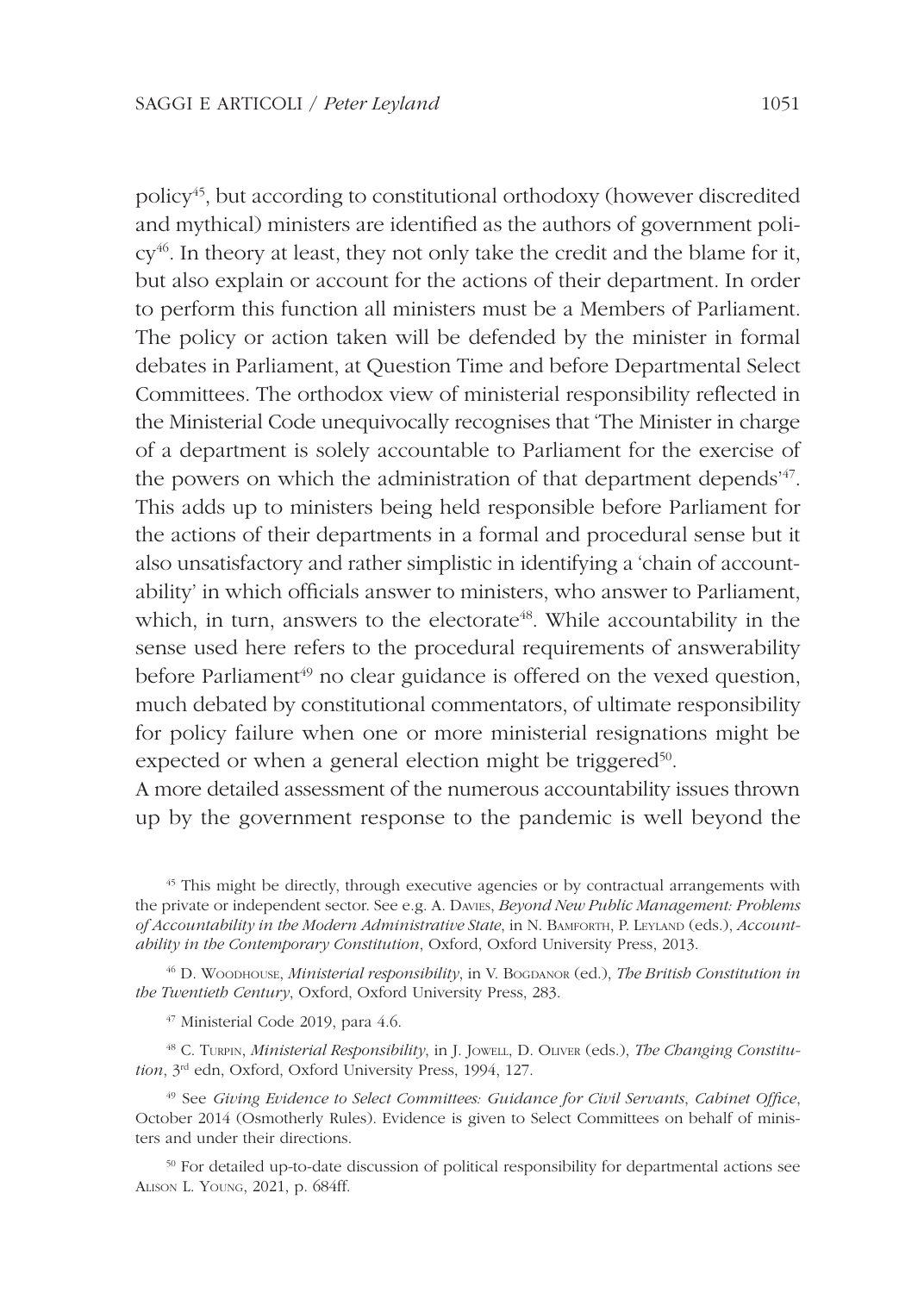scope of an article focusing on the deployment of scientists and scientific advice within the government service<sup>51</sup>. However, it should already be apparent that the orthodox constitutional position of ministers simply taking the credit and the blame for policy has been heavily qualified. Moreover, the ministerial codes as an effective mechanism for control have also been called into question once again by the pandemic. During the initial stages of the crisis medical staff were being exposed to the virus as a result of the absence of supplies of Personal Protective Equipment (PPE) which were fit for purpose and fresh supplies needed to be obtained with immediate effect. At the same time, the elderly in care homes were particularly susceptible to fatal infection unless steps were taken to protect them. The personal conduct of the Health Secretary appears to have fallen well short of 'maintaining high standards of behaviour or behav[ing] in a way that upholds the highest standards of propriety' as set out in the Ministerial codes of practice<sup>52</sup>. Evidence from the PM's former Senior Adviser before the combined select committees on Science and on Health indicates that highly misleading information had been repeatedly presented to COBRA and to the Cabinet by Health Secretary in respect to the availability of PPE and the efficacy of arrangements for the shielding of patients in care homes for the elderly (with catastrophic results)<sup>53</sup>. The Public Accounts Committee of the House of Commons following an investigation by the National Audit Office reported on the procurement policy adopted for the supply of PPE and found a lack of transparency and a lack of adequate documentation of decisions surrounding the way the Department of Health and the Secretary of State had identified and managed potential conflicts of interests in

52 Ministerial Code, Cabinet Office, August 2019, para 1.1. See also the linked Seven Principles of Public Life under Annex A which provides that 'Holders of public office must avoid placing themselves under any obligation to people or organisations that might try inappropriately to influence their work. They should not act or take decisions in order to gain financial or other benefits for themselves, their family and their friends. They must declare and resolve any interests and relationships'.

53 Coronavirus: Lessons Learnt, Science and Technology Committee, Health and Social Care Committee Joint Inquiry, Oral Evidence 26 May 2021, Q1087.

 $51$  See for example, R. GIRARD, Accountability, populism and expertise: the UK Government's response to COVID 19, in Public Law, 2021, pp. 707-726 at 719ff.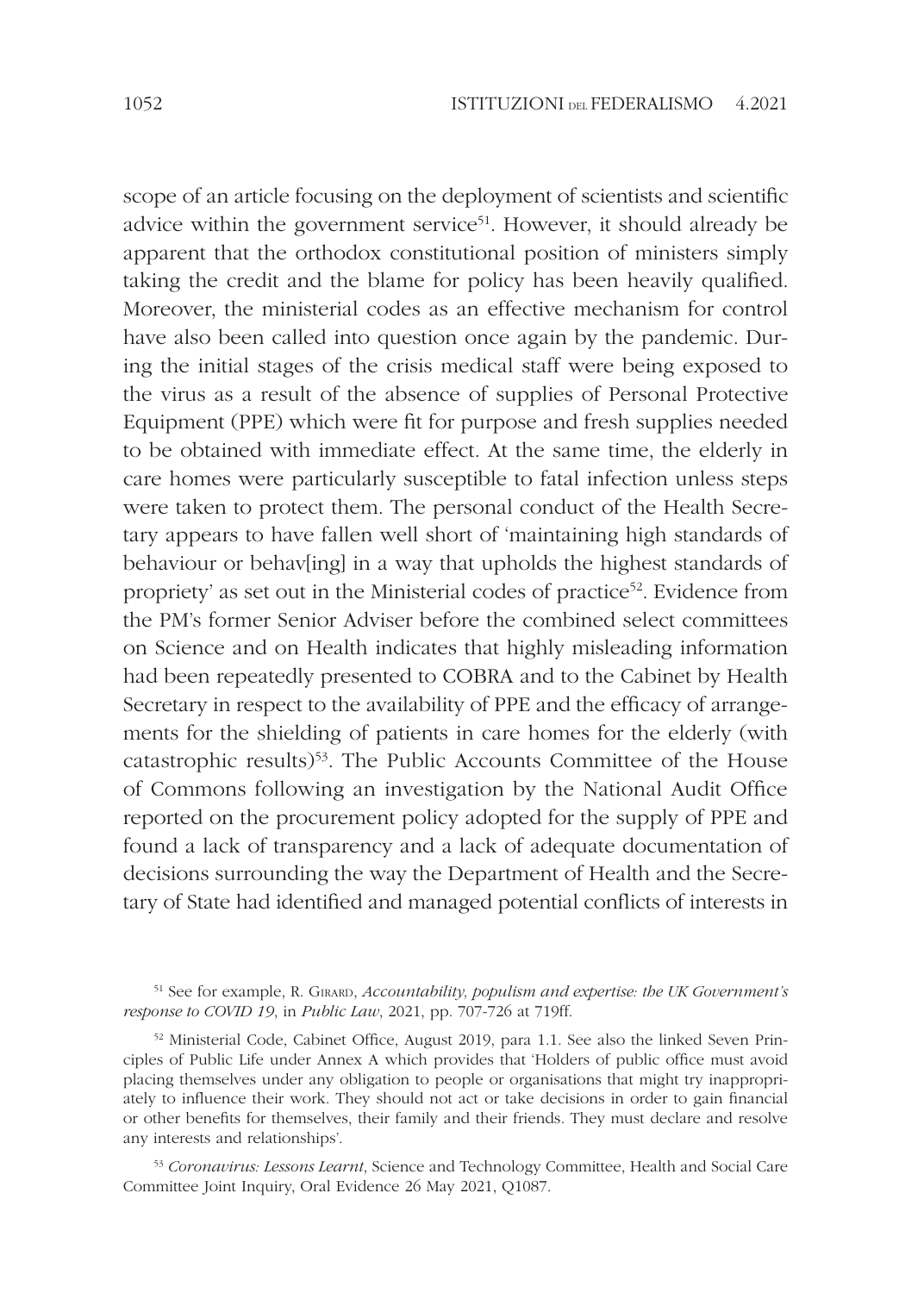the awarding procurement contracts<sup>54</sup>. Further questions have been raised over the appointment of Health Secretary's mistress as a non-executive director at the Department of Health and the use of his personal email to negotiate government contracts. A high level ministerial resignation or re-shuffling of ministers at the height of crisis would have had a disruptive impact for the government, but, nevertheless, it is striking and ironic that in contrast the Secretary of State's eventual resignation was triggered by a relatively trivial intimate encounter with his mistress. Matt Hancock was obliged to resign as Secretary of State for Health in June 2021 after being caught on camera kissing his mistress who was also a special adviser in his departmental office<sup>55</sup>. This liaison had been in clear breach of the government's own Covid-19 rules and his position rapidly became politically untenable through the loss of support of MPs from his own party as well as those from opposition parties<sup>56</sup>.

# 6. Scientific advice, 'open' government and the loss of anonymity

This article addresses the evolving contribution of scientific advice supplied to government in the light of the Covid-19 pandemic, and the starting point for us is to note that a corollary to the convention of individual ministerial responsibility just outlined (as it applies to ministers) is that civil servants remain anonymous and are not held formally accountable for the advice they provide to government ministers. The latest version of the Ministerial Code, further requires that ministers must uphold the political impartiality of the Civil Service, and not ask civil servants to act in any way that would conflict with the Civil Service Code<sup>57</sup>. Ministers are further placed under a duty to give due weight to informed and impartial advice from civil servants, as well as to the considerations and advice in

 $55$  Matt Hancock resigns as health secretary after day of humiliation. The Guardian, 26 June 2021.

56 Further lockdown breaches associated with the 'Partygate' affair in 2021 led to the resignation of a number of high ranking officials and robust criticism of the Prime Minster.

57 Constitutional Reform and Governance Act 2010, section 5.

<sup>&</sup>lt;sup>54</sup> Initial lessons from the government's response to the COVID-19 pandemic, Committee of Public Accounts, Thirteenth Report of Session 2021-22, HC 175, 25 July 2021; Investigation into government procurement during the Covid-19 pandemic, NAO, November 26, 2020.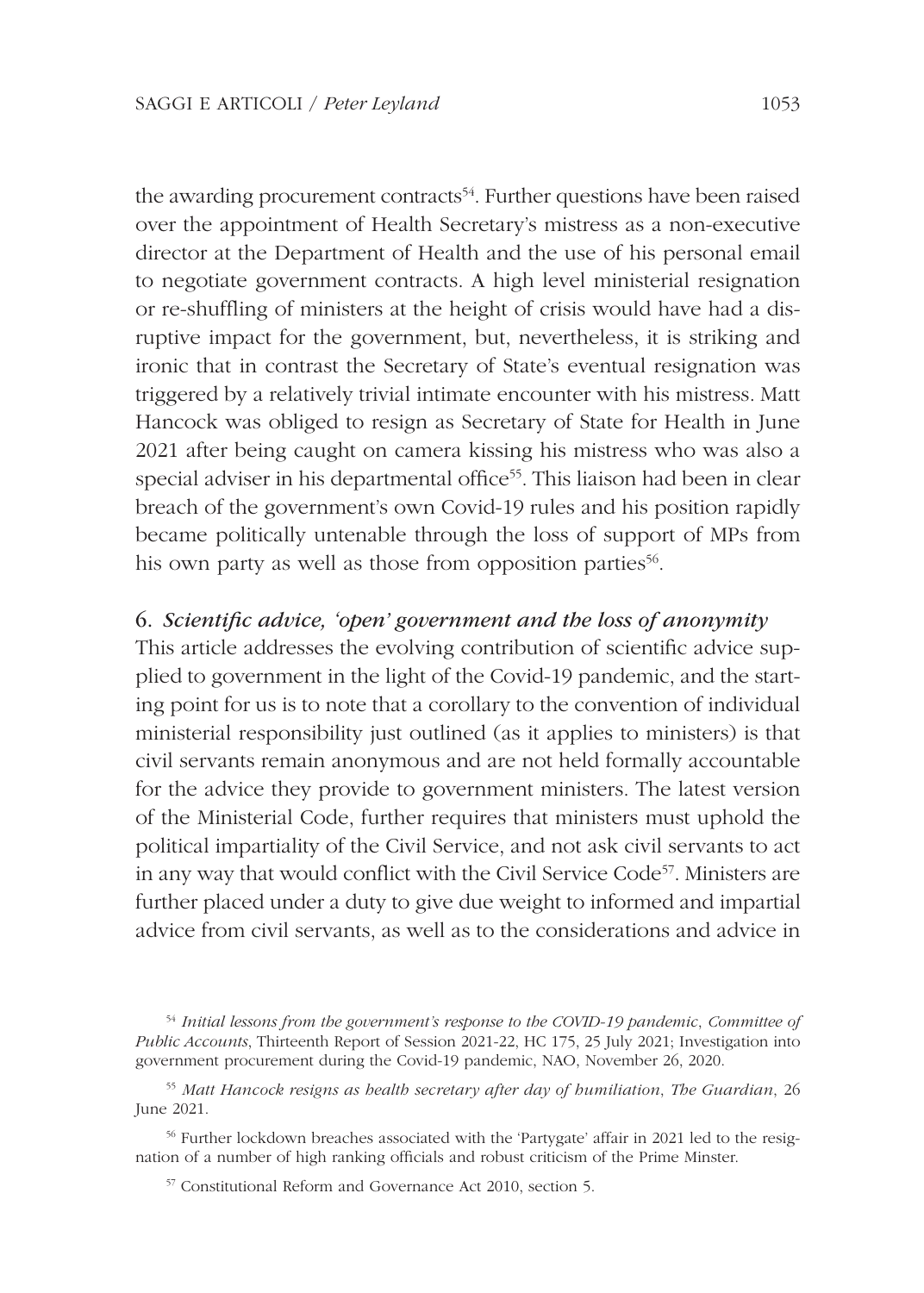reaching policy decisions, and should have regard to the Principles of Scientific Advice in Government<sup>58</sup>.

It has just been explained in the previous section that this is because, according to the constitutional convention of individual ministerial responsibility, ministers, as the visible architects of policy and nominal decisionmakers, take the credit and also the blame. The blanket confidentiality which shrouded government in a veil of secrecy<sup>59</sup> meant that officials of earlier generations appearing before departmental select committees were able to refuse to reveal the advice given to ministers $60$ . However, well before the introduction of the Freedom of Information Act 2000 we can identify a trend towards a limited form of direct accountability, prompted by the introduction of the parliamentary ombudsman and the reform of departmental select committees investigating the inner workings of government. In the follow up to the Sachsenhausen case it was already recognised that the complete anonymity of the civil servants forms no part of the current doctrine of ministerial accountability $61$ . The revision of the Osmotherly Rules and the adoption of a code of practice for civil servants<sup>62</sup> provided that the central principle to be followed is that it is the duty of officials to be as helpful as possible to select committees and that any withholding of information should be limited to reservations that are necessary in the public interest<sup> $63$ </sup>. The relaxation of the rules allowing officials to give evidence directly suggests that civil servants are answerable to Parliament through select committees where they provide a form of explanatory accountability. This should not mean that blame for any policy pursued is routinely apportioned between ministers and

<sup>58</sup> Ministerial code 2019, para 5.1, 5.2.

<sup>59</sup> See e.g. Official Secrets Act 1911 and 1989.

<sup>60</sup> Current version of the Osmotherly rules Giving Evidence to Select Committees: Guidance for Civil Servants, Cabinet Office, October 2014 reflects this change.

<sup>61</sup> G. MARSHALL, Constitutional Conventions, Oxford, Oxford University Press, 1984, 71.

 $62$  Giving Evidence to Select Committees: Guidance for Civil Servants, Cabinet Office, October 2014.

<sup>63</sup> A. TOMKINS, *The Constitution After Scott: Government Unwrapped*, Oxford, Oxford University Press, 1998, 109.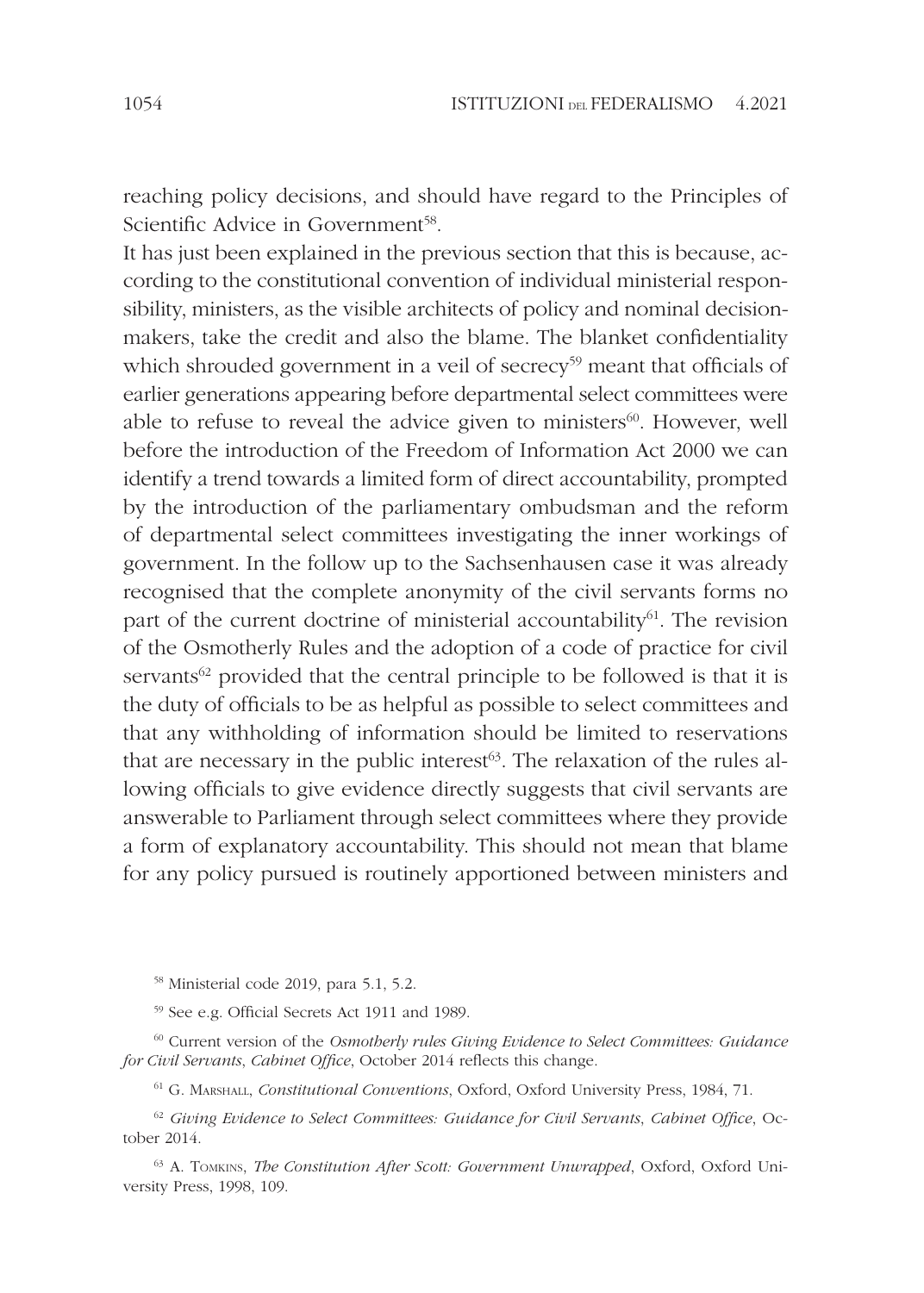civil servants<sup>64</sup>. However, in defiance with the convention recently senior civil servants rather than the Secretary of State have been blamed and dismissed for conspicuous policy failures<sup>65</sup>.

Over roughly the same time-frame, civil service re-organisation under the Thatcher government (1980-90) went further in undermining the principle of civil service anonymity. The New Public Management (NPM) initiative involved hiving off parts of departments into executive agencies, each responsible for delivering particular areas of policy<sup>66</sup>. This was often in controversial fields (prison service) and an almost inevitable consequence was the promotion of the public profile of the agency chief executive who was required to defend the actions of the agency in public to the media and before parliamentary committees<sup>67</sup>.

The David Kelly affair drew attention to issues of constitutional importance regarding the visibility of political actors, special advisers (SPADS), civil servants, and in particular expert advisers in decision-making at the highest levels of government<sup>68</sup>. As one of the most senior government scientific advisers the job description of Dr David Kelly included communicating issues to the media over the threat posed by Iraq at the time of the invasion by the Americans and British in 2002. Of course, this was under the assumption that any disclosures would be approved at the highest level. But Kelly had leaked information to BBC journalists in unofficial briefings and the prospect of disclosure of his identity as the source of the leak appears to have prompted his suicide<sup>69</sup>. Kelly had claimed that scientific data supplied by him had been doctored on orders

 $64$  ALISON L. YOUNG, Turpin and Tomkins' British Government and the Constitution,  $8<sup>th</sup>$  edn, Cambridge, Cambridge University Press, 2021, 696.

<sup>65</sup> One such example concerned the Chief Executive of Ofqual in 2020 forced to resign over the adoption of defective algorithms to calculate examination results during Covid. See C. HARLOW, R. RAWLINGS, *Law and Administration*,  $4<sup>th</sup>$  edn, Cambridge, Cambridge University Press, 2021, 254

<sup>66</sup> Civil Service Management Reform: The Next Steps, Cm 524, (1988).

 $67$  V. BOGDANOR, The Civil Service, in V. BOGDANOR (ed.), The British Constitution in the Twentieth Century, Oxford, Oxford University Press, p. 269.

<sup>68</sup> S. Rogers (ed.), *The Hutton Inquiry and its impact*, London, Guardian Books, 2004.

 $69$  See The Decision to go to War in Iraq, House of Commons, Foreign Affairs Committee, Ninth Report of Session 2002-03, 7 July 20003, HC 813, 77 and Evidence from Mr Andrew Gilligan to the Committee's Inquiry into the Decision to go War with Iraq, House of Commons Foreign Affairs Committee, First Report of Session 2002-3, 17 July 2003, HC 1044.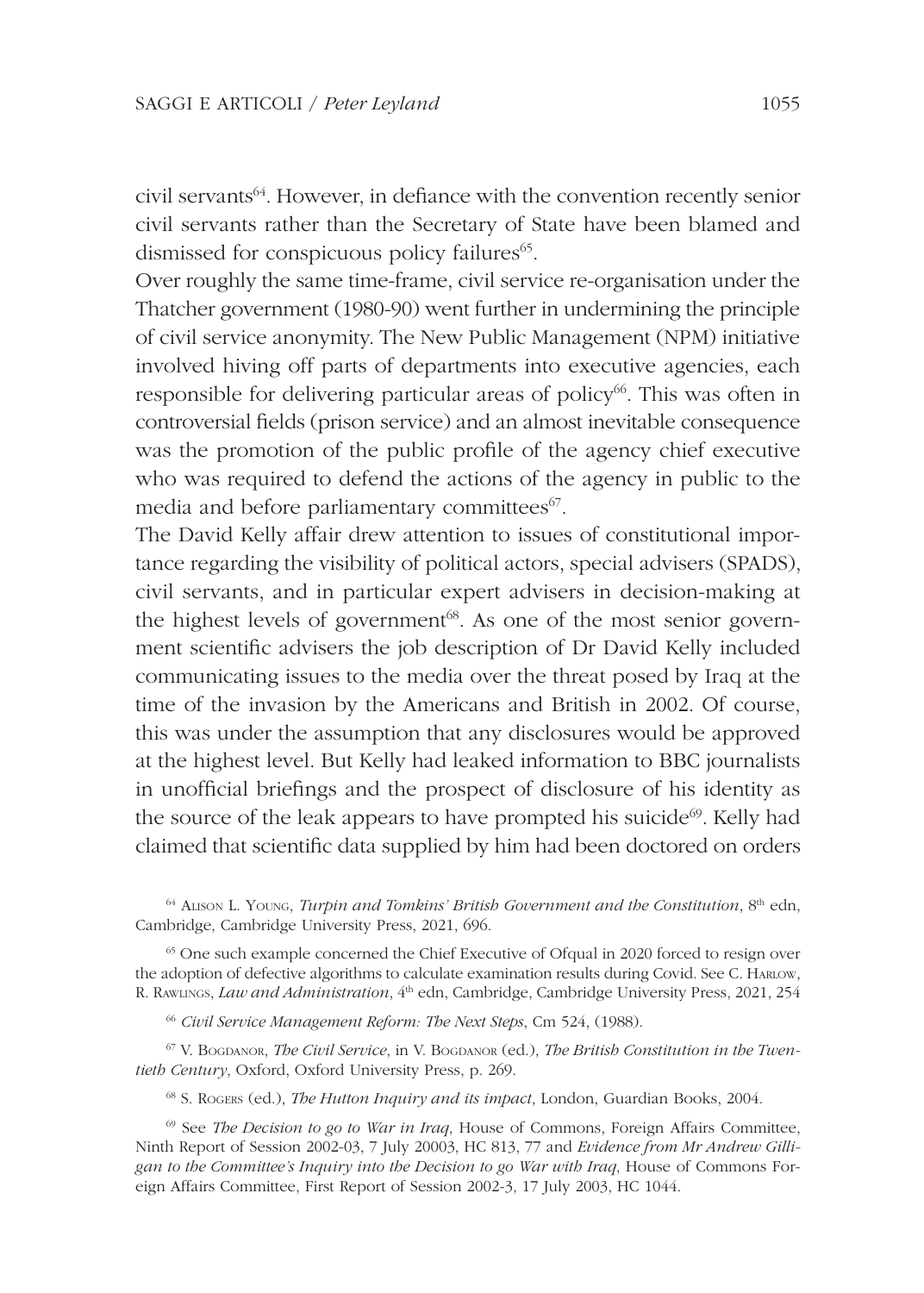from 10 Downing Street. These amendments included prominent reference to weapons of mass destruction (WMDs) in the form of chemical and biological weapons capable of being activated within 45 minutes. This intervention was political dynamite as the 'dossier' of intelligence information was deployed by the Blair government to justify the legality of the invasion of Iraq<sup>70</sup>. The conclusions of the Hutton inquiry into the circumstances surrounding his death have been criticised for too readily exonerating the PM and 10 Downing Street in relation to the compilation of the dossier itself<sup>71</sup>, however, the fallout is directly relevant to this discussion. The first point of note concerned the willingness of the government to ignore the principle of civil service anonymity by consenting to Kelly's appearance as a principal witness before the parliamentary Foreign Affairs Committee and Intelligence and Security Committee and the decision to unmask the identify of Kelly as the source of the  $leak^{72}$ . Rather than preserving confidentiality at all costs, the government was revealing sensitive and, in this case, highly secret, information on a selective basis to suit its political needs<sup>73</sup>.

The second point concerns the open manner in which the subsequent inquiry into the heart of government was conducted. As a follow up to his death, the Hutton Inquiry not only subjected officials and scientists to detailed questioning opening a window on the inner working of government<sup>74</sup> but nearly all the material placed before the Hutton Inquiry was published on the inquiry website. The Freedom of Information Act 2000 provides that the formulation of government policy is an exempt category 'if in the reasonable opinion of a qualified person disclosure

 $72$  Iraqi Weapons of Mass Destruction – Intelligence and Assessments, in Intelligence and Security Committee, September 2003, Cm 5792, p. 8.

73 Report of the Inquiry into the Circumstances Surrounding the Death of Dr David Kelly by Lord Hutton, HC 247, 28 January 2004.

<sup>74</sup> Chapter 6 and chapter 9 of the Hutton report features evidence from senior civil servants, government scientists and special advisers to the PM and other ministers.

 $70$  P. LEYLAND, The Westminster Parliament and Executive Accountability: the oversight function of departmental select committees with reference to the Millenium Dome and the David Kelly Affair, in E. ROSSI (ed.), Studi pisani sul Parlamento, Edizioni Plus, Pisa University Press, 2008, p. 423.

 $71$  See chapters 12 and 13; and R. NORTON-TAYLOR, *Introduction*, in S. Rogers (ed.), *The Hut*ton Inquiry and its impact, London, Guardian Books, 2004, p. 8.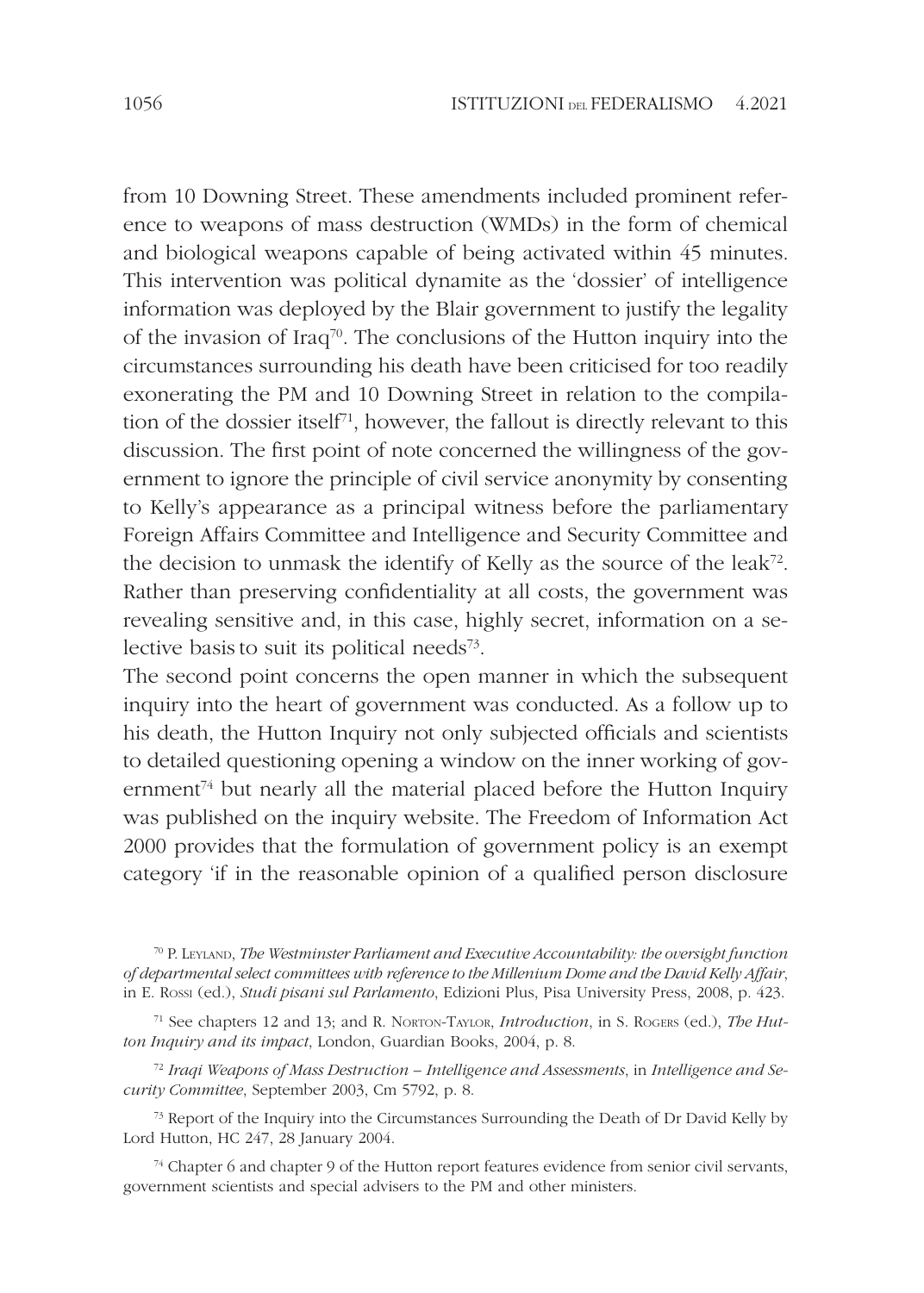would otherwise prejudice or would be likely to prejudice, the effective conduct of public affairs'. However, it should be noted that under section 2 in restricting disclosure of factual information used in the formulation of policy the onus will be on those justifying secrecy<sup>75</sup>. In the words of one commentator: 'Essentially the … Inquiry showed how the Freedom of Information Act could work in practice. Virtually all documents and emails, including those headed confidential and restricted, were regarded as public information'76. The upshot is that the Hutton approach to disclosure established an important precedent for future public inquiries but also a more general movement towards disclosure by governmental bodies has been discernible since<sup>77</sup>.

Despite the obvious trend towards greater openness across the civil service alluded to in this discussion supported by the passage of the Freedom of Information Act 2000, the latest version of the Ministerial Code continues to reflect an orthodox interpretation of the convention of individual ministerial responsibility suggesting that the entire process is conducted in secret. For example, it states that: 'The internal process through which a decision has been made, or the level of committee by which it was taken should not be disclosed. Neither should the individual views of ministers or advice provided by civil servants as part of that internal process be disclosed'<sup>78</sup> .

# 7. A redirection of avenues of accountability?

Returning to the present, it has already been pointed out that the management of the Covid-19 emergency by the UK government and the devolved administrations prompted a radical departure from previous practice. The traditional approach to policy-making not only places great

<sup>75</sup> Freedom of Information Act 2000 Section 35 and 36 cover 'Formulation of government policy' and 'Prejudice to the effective conduct of public affairs'; P. BIRKINSHAW, M. VARNEY, Government and Information Rights, 5<sup>th</sup> edn, Haywards Heath, Bloomsbury Professional, 2019, pp. 79-81.

 $^{76}$  D. HENCKE, T. HAPPOLD, The Inquest Begins, in S. ROGERS (ed.), The Hutton Inquiry and its impact, London, Guardian Books, 2004, p. 85.

 $77$  See Report of the Inquiry into the Circumstances Surrounding the Death of Dr David Kelly by Lord Hutton, HC 247, 28 January 2004. The Scott Report is a comparable example of a public inquiry of this type in recent times but without a supporting website. See HARLOW and RAWLINGS.

<sup>78</sup> Ministerial Code 2019, para 2.3.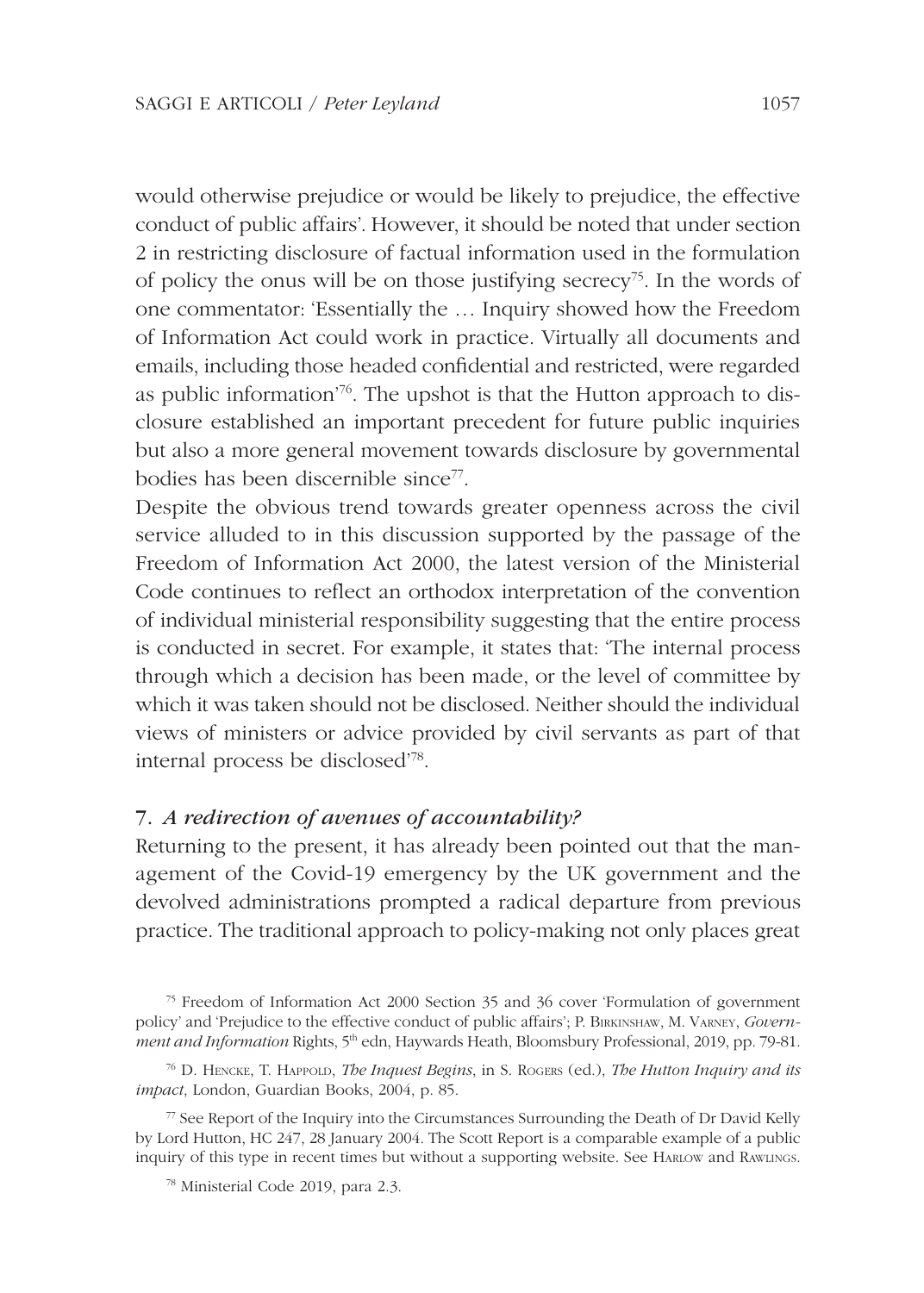emphasis on the confidentiality of the policy process, but it also supports the impression that ministers are responsible for the presentation of that policy before Parliament and to the public. The appearance on national media of the senior government scientists and the publication of minutes from SAGE has departed from routine practice in regard to the presentation of policy and many of the assumptions relating to the accountability of ministers and government officials. In particular, the capacity of select committees to interrogate the executive during lockdowns was reduced<sup>79</sup> .

As noted in the introduction, the channel of communication between the Westminster Government and the general public from the imposition of the first lockdown in March 2020 was marked by daily televised news conferences, typically featuring ministers and scientists as the main performers in presenting and explaining the complex implications of Covid and the rules designed to control the disease<sup>80</sup>. Their formal presentations were followed up by taking detailed questions from the press and from members of the public. The multiple appearances of the 'experts', lifted a veil of confidentiality concerning key aspects of the question of policy formulation and the advice provided on the application of the resulting policy.

The change brought about by this visibility has constitutional implications which are at extreme variance with the notion of ministerial responsibility where individual civil servants and scientific advisers are shielded from the attention of the public. To the contrary, the Chief Medical Officer, Chris Whitty was landed '… in an impossible position during this pandemic: he [represents] the face of "the science", the deliverer of bad news and hard facts, and one of the only people who could be made a scapegoat for unpopular decisions [and the irony is] … that since the pandemic began he has reportedly urged the government to do the exact opposite to what it ended up doing and yet Boris Johnson always has

 $79$  The constitution under Covid-19, Constitution Unit, Monitor 75/July 2020, p. 4.

80 C. HARLOW, R. RAWLINGS, *Law and Administration*, 4<sup>th</sup> edn, Cambridge, Cambridge University Press, 2021, pp. 79/80. 'Reflecting and reinforcing the resurgence of executive power, the sheer scale and fast-moving character of the regulations cannot go unremarked. Extending through the various "tiers" of restriction and successive "lockdowns", ministers laid some 330 coronavirus-related statutory instruments before the UK Parliament in 2020 …'.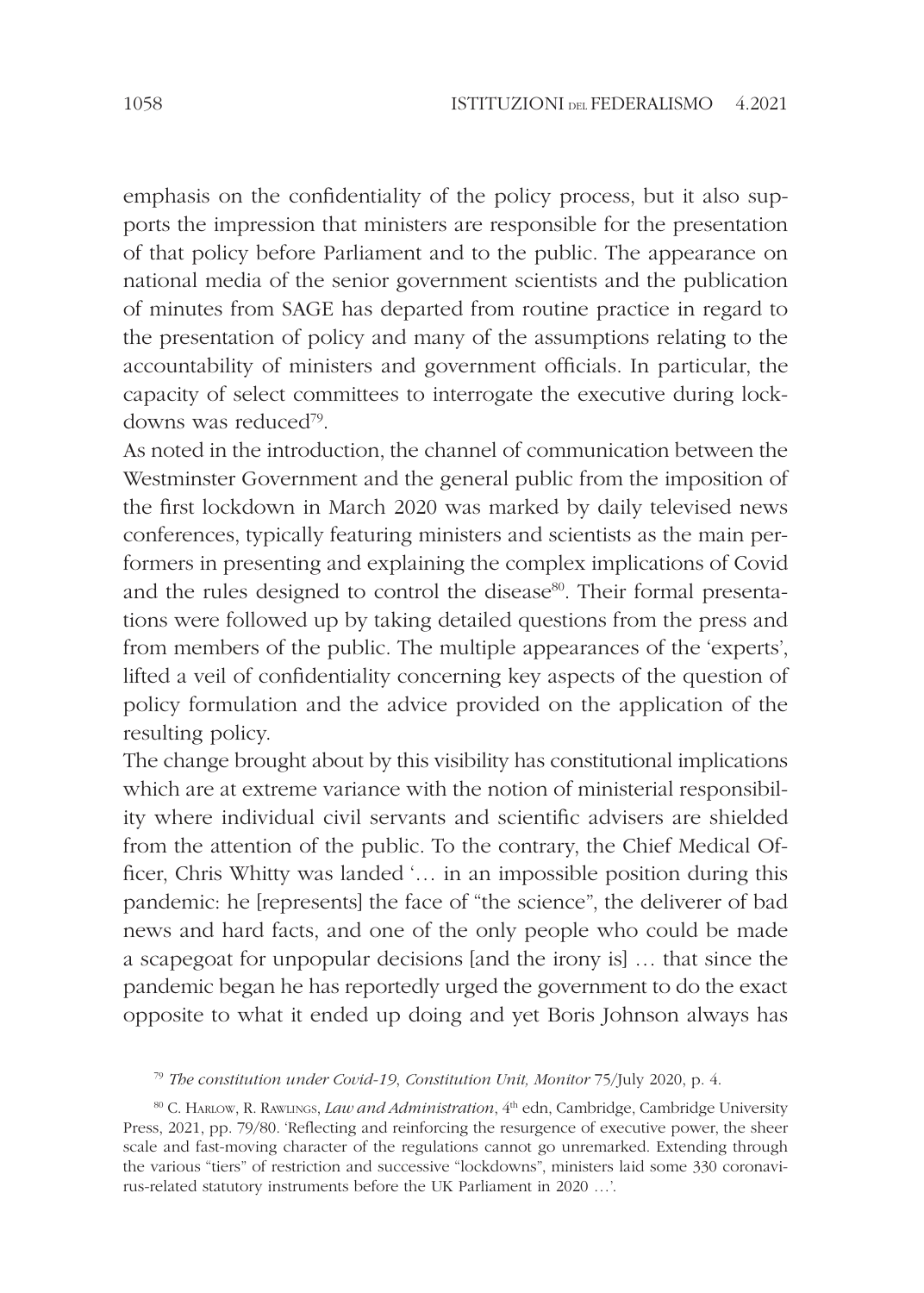the excuse of saying that he isn't an expert, merely a politician doing his best to follow doctor's orders<sup>'81</sup>. Another critic puts it slightly differently, suggesting that the 'hugging of experts by politicians is a future blame avoidance tactic involving blame-sharing and blame displacement'<sup>82</sup> . In a different sense, any limitations of a policy supposedly underpinned by science is liable to be used to question the credibility of scientific advice more generally. In turn, any debasement of reputable science appears to strengthen the hand of those peddling pseudo-science and misinformation<sup>83</sup>. This phenomenon manifested in 'anti-vax' movements in many nations on social media has the potential of undermining policy delivery to the detriment of the wider community. Moreover, the exposure of the nation's leading government medical expert on nationwide TV and social media had far reaching personal implications<sup>84</sup>. As a result of these appearances Chris Whitty was identified and then assaulted in St Jame's Park on the 27 June 2021 by a group of thugs reacting to the effects of government policy relating to lockdown conditions and vaccination strategy (Ostensibly reached on the basis of scientific advice)<sup>85</sup>. This incident indicates that some experts might now require personal protection as the 'shoot the messenger' syndrome applies increasingly to high profile civil servants and, in particular, to government scientists.

# 8. Conclusion

As the shockwaves caused by the pandemic are still reverberating it is re-assuring that the Science and Technology Committee of the House of Commons reported that: 'The public had benefitted from seeing and hearing directly from scientists advising the Government, and overall trust in science has remained high despite the inevitability that scientific

 $81$  How the internet dehumanised Chris Whitty, in New Statesman, 29 June 2021.

 $82$  M. FUNDERS, Democracy and the Politics of Coronavirus: Trust, Blame and Understanding, in Parliamentary Affairs (2021) 74, pp. 483-502, 493.

<sup>83</sup> For further discussion of issues to populism and science see: R. GIRARD, *Accountability, pop*ulism and expertise: the UK Government's response to Covid-19, in Public Law, 2021, pp. 707-726.

<sup>84</sup> The intrusion into personal life of a government official caused by public exposure has some affinity with the David Kelly predicament alluded to earlier.

<sup>85</sup> Chris Whitty's attacker given suspended jail sentence, in The Times, 30 July 2021.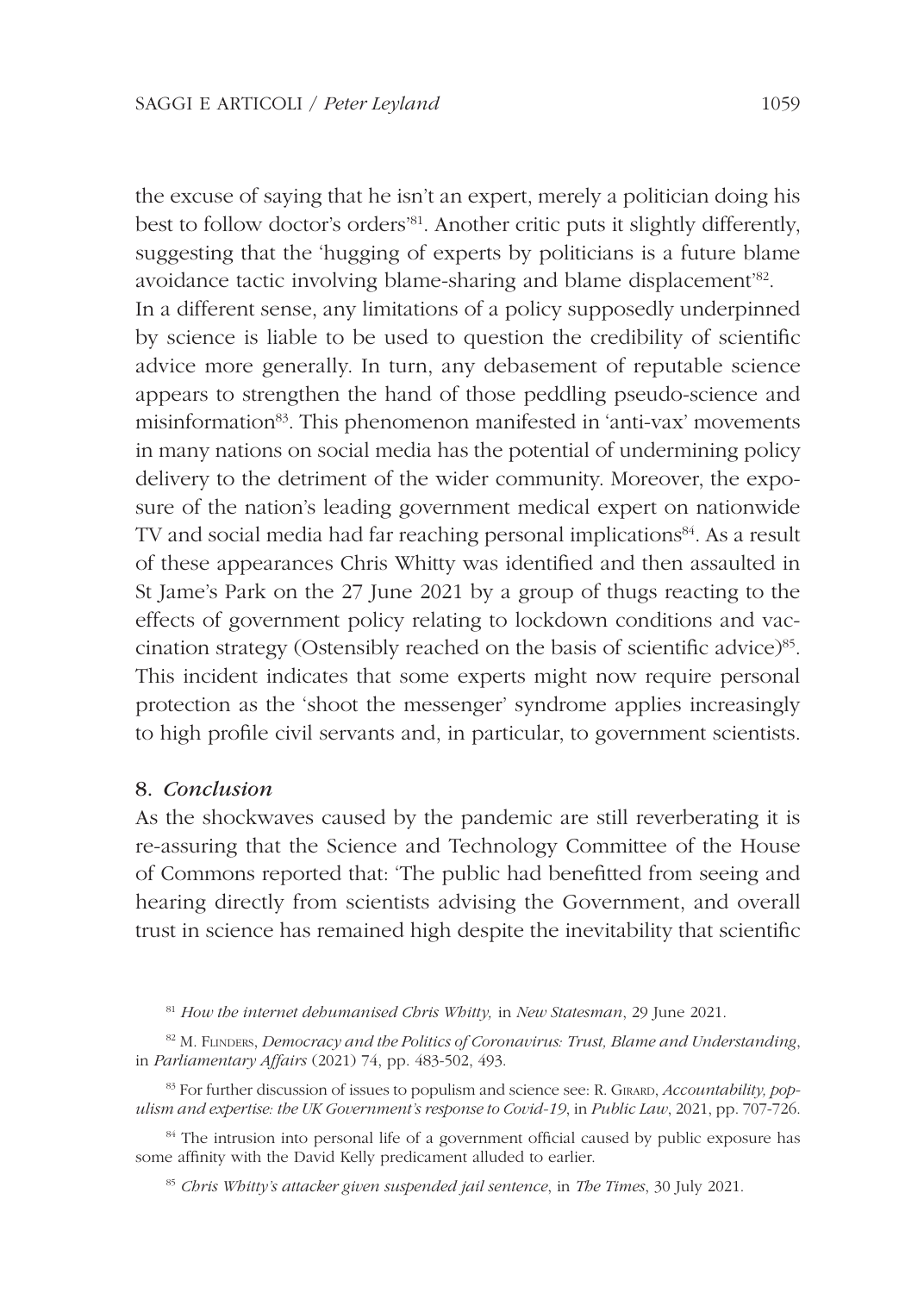advice has often been associated with restrictions on people's activities and sometimes the focus of contention<sup>'86</sup>. On a more critical note this discussion has underlined the fact that the orthodox concept of ministerial responsibility<sup>87</sup> which underpins the current Codes of Practice applying to ministers and civil servants is now seriously outmoded. The handling of the Covid pandemic has exposed the identity of the main actors whether ministers, officials or scientists reflecting a wider trend towards more open government. This new style of government calls for a comprehensive revision of these codes of practice and also to the manner of their enforcement<sup>88</sup>.

An independent public inquiry into Covid-19 has been promised for 2022 by the PM to learn the lessons at every stage of the pandemic. In view of the scale of the crisis it will be challenging even to establish terms of reference sufficiently self-contained for any such inquiry. However, the task will be to endeavour to analyse the mistakes that were made as the crisis unfolded by calling upon the main players to provide evidence. It has been argued in some quarters that there is an obsessional focus on «policy failures, catastrophes and disasters» and Professor Flinders further maintains that an obsessive culture of blame potentially undermines trust in the political process. In addition, it is suggested this excessive emphasis on blame tends to neglect the celebration of 'structural successes, policy achievements and democratic innovations'<sup>89</sup>. It will be apparent from this discussion that in the contemporary world policy delivery is placed under relentless 24 hour scrutiny from the mass media, online chat, as well as having to face established parliamentary scrutiny, and that this exposure has stressful consequences for the individual politicians, civil servants and special advisers – all as policy contributors in different ways. At one

<sup>88</sup> There are serious deficiencies in the way the codes are enforced and relating to the role of the PM  $vis \hat{a} vis$  the codes.

<sup>89</sup> FLINDERS, p. 499.

<sup>&</sup>lt;sup>86</sup> The UK response to Covid-19: use of scientific advice, House of Commons, Science and Technology Committee, First Report of Session 2019-21, 8 January 2021, 5.

 $87$  The root of the problem is that there is no alternative or supplementary theory of the responsibility to Parliament which has yet been devised to secure proper accountability. See C. TURPIN, Ministerial Responsibility, in J. JOWELL, D. OLIVER (eds.), The Changing Constitution, 3rd edn, Oxford, Oxford University Press, 1994, p. 120.